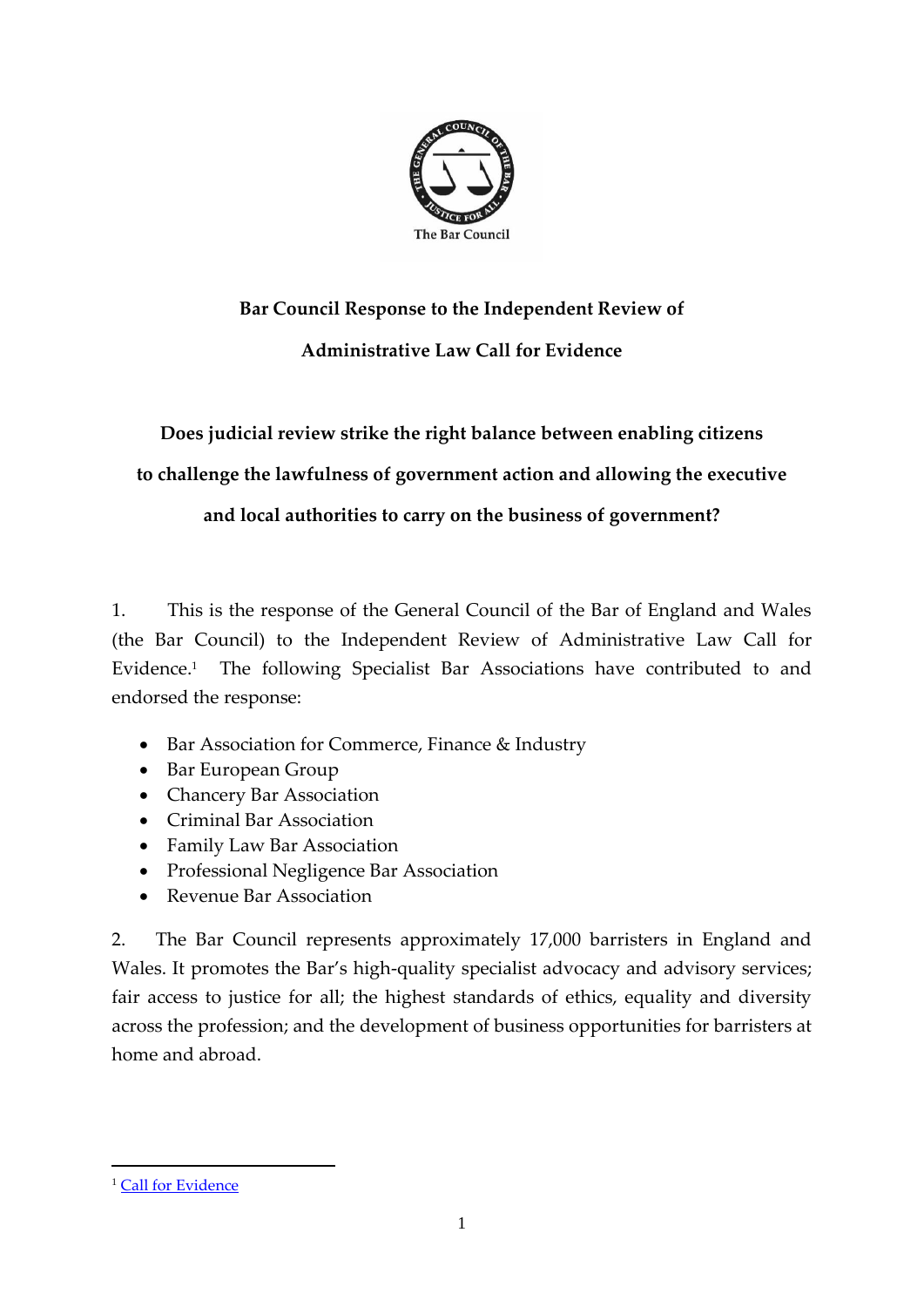3. A strong and independent Bar exists to serve the public and is crucial to the administration of justice. As specialist, independent advocates, barristers enable people to uphold their legal rights and duties, often acting on behalf of the most vulnerable members of society. The Bar makes a vital contribution to the efficient operation of criminal and civil courts. It provides a pool of talent from increasingly diverse backgrounds from which a significant proportion of the judiciary is drawn, on whose independence the Rule of Law and our democratic way of life depend. The Bar Council is the Approved Regulator for the Bar of England and Wales. It discharges its regulatory functions through the independent Bar Standards Board (BSB).

# **Summary**

4. The subject matter of the Terms of Reference for the Independent Review of Administrative Law and of the subsequent Call for Evidence is of the highest constitutional and practical importance. The ability of the court to examine the legality of executive decision-making is a cornerstone of democracy and the rule of law. Constitutional arrangements that enable citizens to challenge the legality of executive action affecting them are a necessity in any democracy.

- This response seeks to address the rhetoric around judicial review by providing an accurate reflection of the position based on Government data.
- The number of judicial reviews in all areas has been falling over recent years including immigration judicial reviews in the Upper Tribunal.
- Ineffective decision-making in the first instance all too often results in litigation which is heard in the tribunals. Decision-making must be improved.
- There is no basis for changing the rules on standing or justiciability.
- We support the recommendations put forward in The Bingham Centre report *Streamlining Judicial Review in a Manner Consistent with the Rule of Law* regarding disclosure and the duty of candour in judicial review proceedings*,* particularly regarding the change to the N462 form.

# **Introduction**

5. The Bar Council regards it as imperative to make an obvious observation at the beginning of this response. The Call for Evidence lists in Section 1 a number of aspects of judicial review and asks central and local government respondents about whether any of them *"seriously impede the proper or effective discharge"* of their functions. The list includes, at (a) to (f), the classic grounds for judicial review such as mistake of law, procedural impropriety, Wednesbury unreasonableness, and taking into account an irrelevant consideration.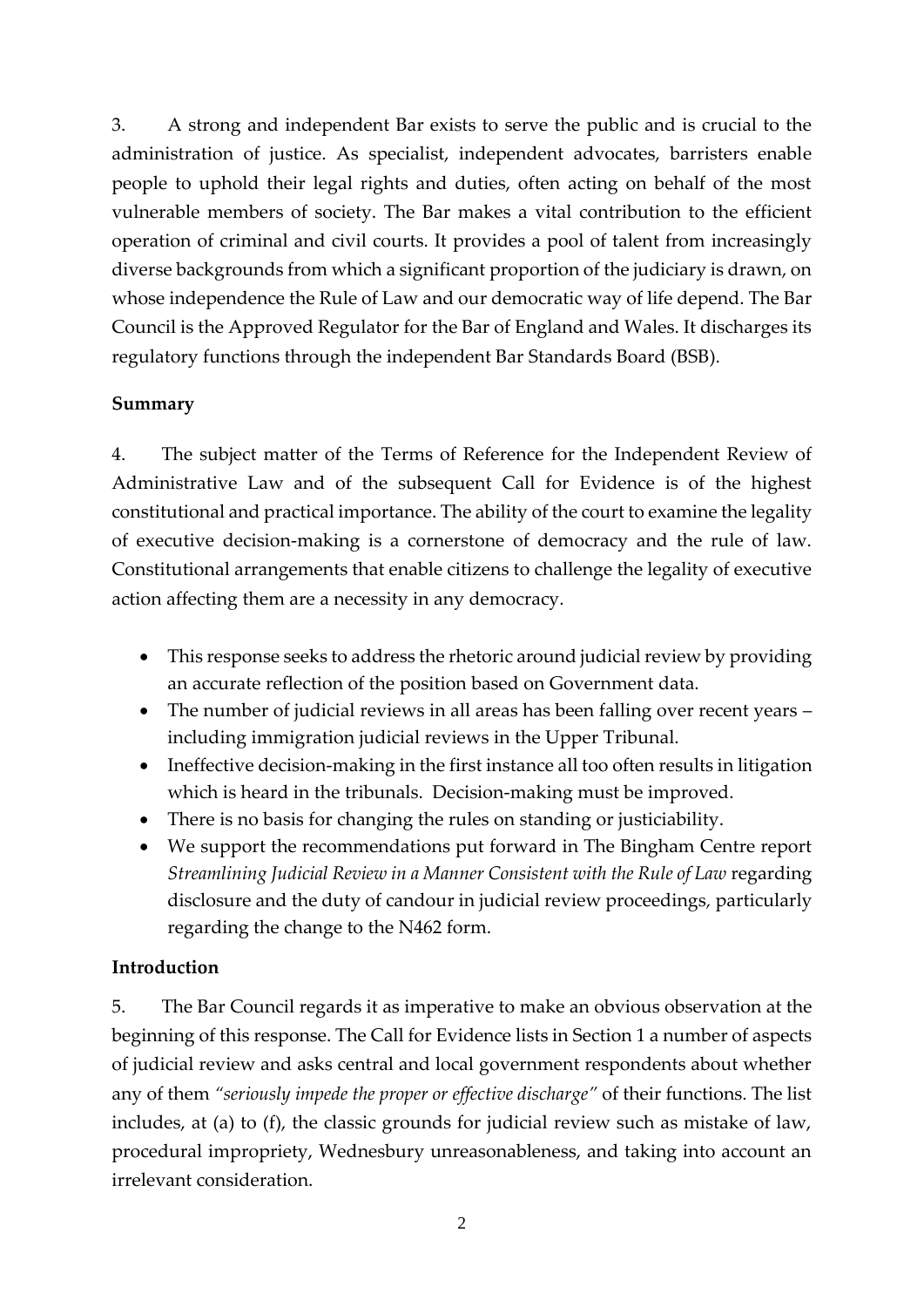6. Any properly developed system of public law has to afford citizens a remedy against executive action which is based on an error of law; or is unreasonable; or procedurally flawed; or based on an irrelevant consideration. It is accordingly a given that the ability to challenge on this type of basis remains in play. It is a constitutional necessity.

7. In any event, the Bar Council rejects the apparent suggestion that there is a conflict between judicial review and "*proper and effective discharge of* [government] *functions*".<sup>2</sup> On the contrary, judicial review is a critical mechanism for securing the "*proper and effective discharge of* [government] *functions*". Review on procedural/fairness grounds ensures that decisions with important effects on people's lives are taken only after they have been properly heard: decisions not based on fair procedures will be worse decisions and will command less public acceptance. Review on grounds of actual or apparent bias is a safeguard against favouritism and corruption, and helps maintain public confidence that decisions with major financial impacts are taken without bias. Review on rationality grounds ensures that decision makers take their decisions on the basis of, and supported by, relevant evidence: that leads to better decision-making. Review on vires grounds ensures that decisionmakers respect the limits on their powers placed by Parliament, and helps protect our democracy – a safeguard of particular importance in the area of statutory instruments, where huge volumes of legislation, making profoundly important policy changes, go virtually unscrutinised by Parliament. And review on human rights grounds helps protect those whose fundamental interests may, for various reasons, not have been properly considered in the decision-making process, while ultimately allowing Parliament the final say (a point which is, again, of particular importance in relation to virtually unscrutinised statutory instruments). In all these respects, judicial review – and wide access to judicial review – assists in ensuring "*effective*" and "*proper*" discharge of government functions (reading "*proper*" here – as it should be read – as including "*accountable*" and "*democratic*").<sup>3</sup>

<sup>2</sup> See further Sunkin, Platt and Calvo, *The Positive Effect of Judicial Review on the Quality of Local Government* J.R. 2010, 15(4), 337-342.

<sup>&</sup>lt;sup>3</sup> The Bar Council is grateful to Charlotte Pope-Williams who reviewed this response on behalf of the Bar Association for Commerce, Finance & Industry ('BACFI'). BACFI highlight the importance and utility of judicial review in the context of professional discipline, drawing attention to examples in corporate finance, solicitors' regulation, and the regulation of pharmacists. They also stress the critical importance of judicial review as an avenue of redress against certain public bodies who benefit from statutory immunity from civil suit. For example, pursuant to paragraph 33 of Schedule 1ZB and paragraph 25(1) of Schedule 1ZA of the Financial Services and Markets Act 2000 the Prudential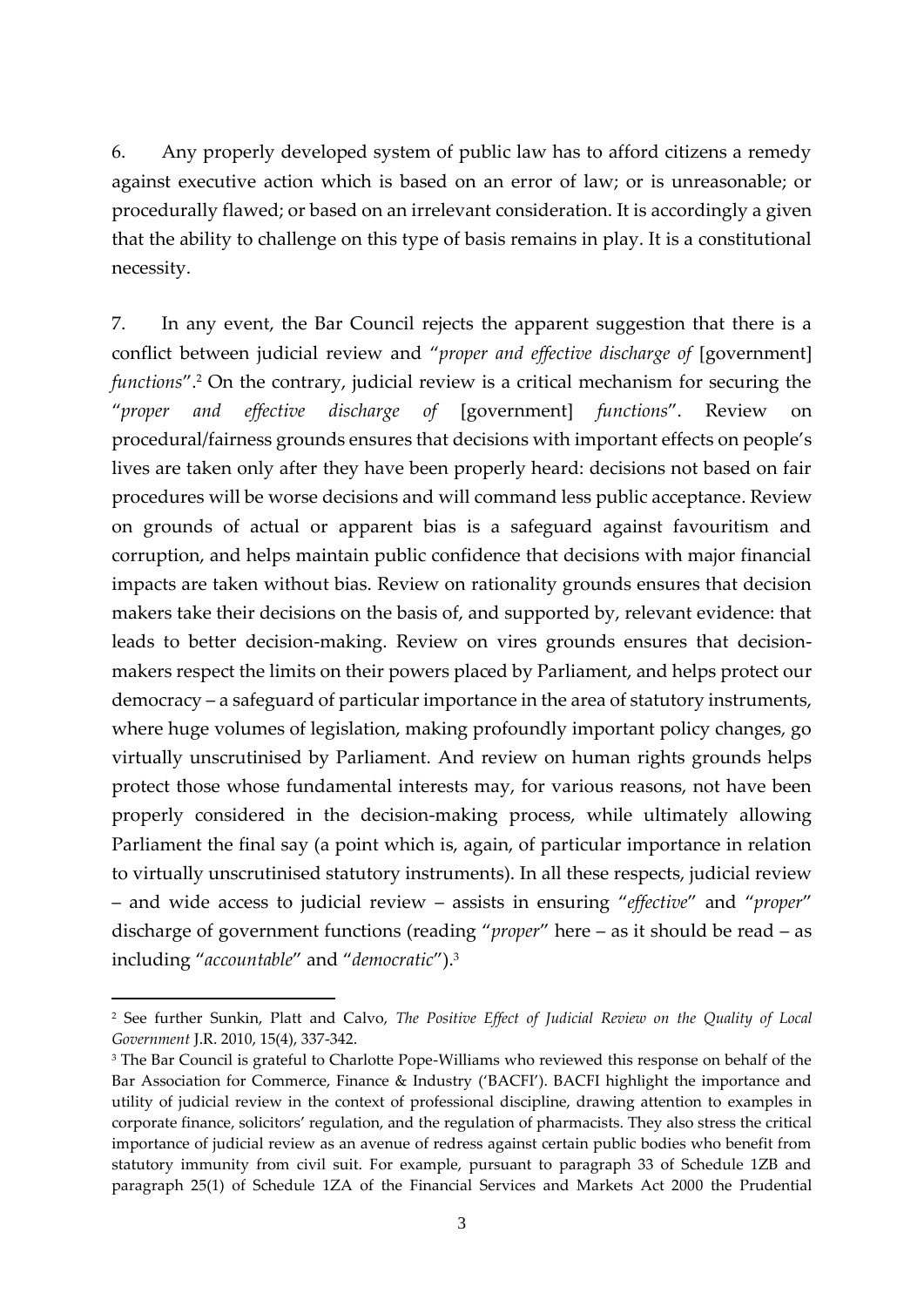8. Paragraph 2 of the Terms of Reference asks whether the legal principle of nonjusticiability requires clarification. This question is no doubt related to the view expressed in political circles that the judges have been guilty of judicial over-reach in the exercise of this jurisdiction; that is to say that they have been guilty of trespassing into policy matters which should be the sole preserve of politicians. The most high profile and recent example is the second *Miller* case, in which the prorogation of parliament was held to be unlawful; and which has of course been the subject of criticism both by politicians and in the media.

9. The Bar Council regards this criticism as misplaced. *Miller 2* was a highly unusual case. The Bar Council does not consider that the controversy the decision created should have any implications for the more routine, but constitutionally vital, exercise of judicial review with which the bulk of this response is concerned. Moreover, and fundamentally, examination of the judgment shows that the members of a unanimous Supreme Court were acutely aware that they were exercising a judicial, not political role and the judgment is a compelling example of a piece of close legal reasoning. Precise demarcation of the limits of the role of the court is impossible in our unwritten constitution; the exercise of the jurisdiction in the particular circumstances of the prorogation does not evidence judicial over-reach.

10. Neither the Terms of Reference nor the Call for Evidence contain any concrete proposals for reform. However, it is possible to discern two separate areas of interest. First, there is a sense that the courts may have taken a wrong turning both conceptually and practically over (at least) the last forty years (addressed at paragraphs 13 to 20 below). Second, there are a variety of issues of a more limited but important focus, such as the rules on standing (paragraphs 44 to 46 below); costs (paragraphs 50 to 52 below); and the duty of candour (paragraphs 61 to 64 below).

Regulation Authority and the Financial Conduct Authority are not *"liable in damages for anything done or omitted in the discharge, or purported discharge"* of their functions where they are acting in good faith. In *R (C) v the FSA* [2012] EWHC 1417 (Admin) Silber J acknowledged that penalties imposed by such authorities may have "*a profound effect on a person's ability to obtain employment in the financial services*  industry". Further, improper use of these regulators' powers could impact adversely on the very statutory aims that they were created to protect e.g. securing protection for consumers or ensuring financial stability. Absent the ability to bring a civil claim, judicial review is often the only means by which a person can challenge the exercise of such powers. By way of further example, in *R (Ford) v FSA*  [2011] EWHC 2583 (Admin) the Claimant succeeded where the Court held that the FSA (as was) could not rely on privileged communications in regulatory proceedings against him.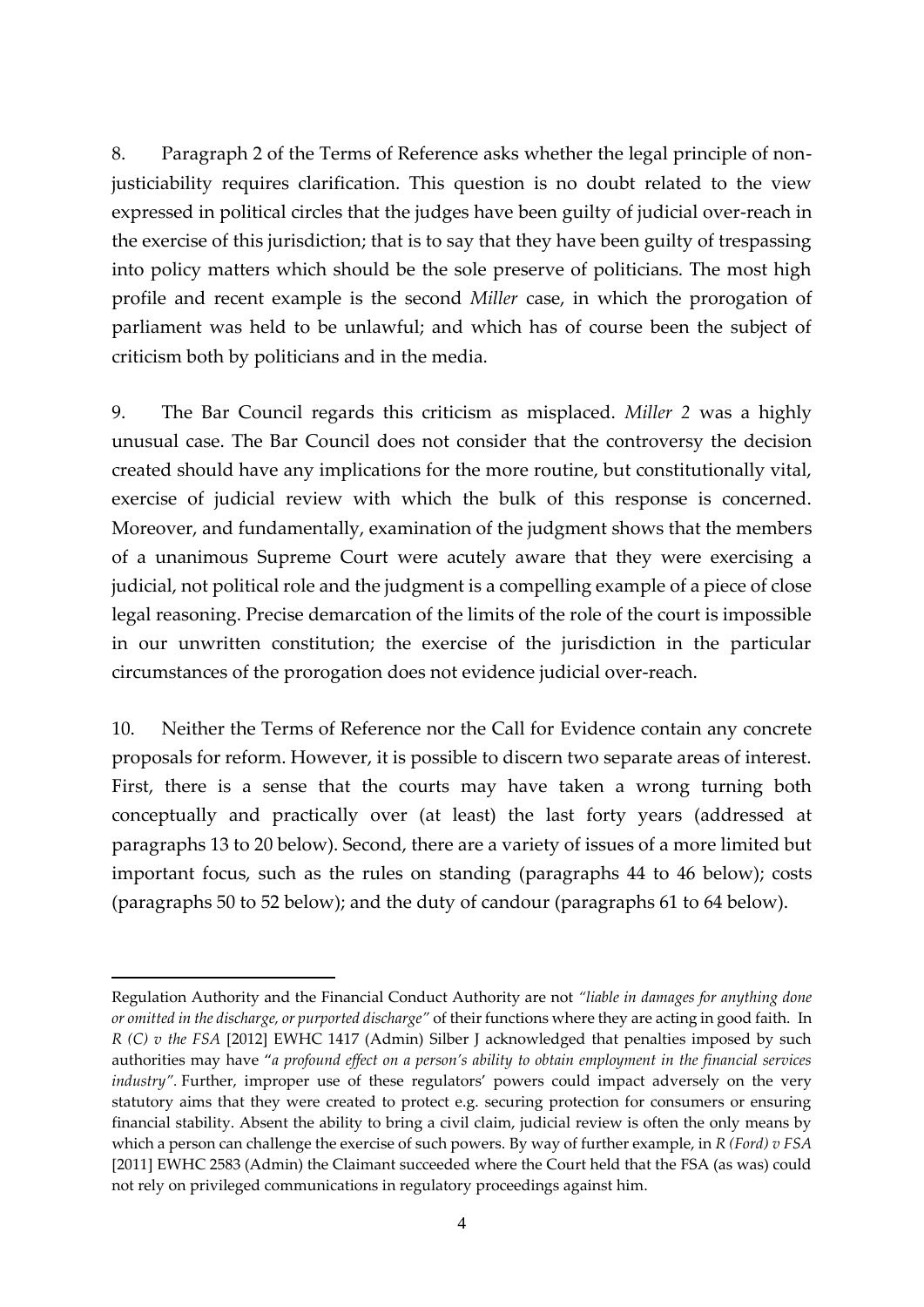11. The explanation of the first area of interest is short. Footnote E to the Terms of Reference contains the observation that *"Historically there was a distinction between the scope of a power….and the manner of exercise of a power within the permitted scope."* The footnote goes on to say that over the course of the last forty years (at least) the distinction has arguably been blurred so that now "*the grounds for challenge go from lack of legality at one end ('scope') to all the conventional [JR] grounds and proportionality at the other ('exercise')",* with the result that any unlawful exercise of the power is considered a nullity. It asks whether this is the right approach.

12. The Bar Council, as explained below, rejects the perspective that the courts have taken a wrong turning and undesirably blurred the distinction between scope and exercise. In academic writing, and in judgments over the years, it is possible to discern different theories about the basis for the court providing a remedy against executive action based on, say, error of law or Wednesbury unreasonableness. However, the need to provide a remedy remains central. The jurisdictional basis for the court's role is of little practical importance save in areas such as the construction and effectiveness of ouster clauses. These issues are important; but they are far removed from the day to day operation of judicial review which is said to create burdens on central and local administration. The second area of interest is more closely concerned with this day to day operation.

# **The distinction between "***scope***" and "***exercise***"**

13. This response now turns to the alleged blurring of the distinction between "*scope*" and "*exercise*".

14. The Bar Council does not agree with Footnote E if it is intended to suggest that there was a time, forty or more years ago, when the basis for, and consequences of, the courts' control of executive action was uncomplicated and limited to actions clearly outside the scope of the relevant power as the layman would understand that concept. Examination both of the caselaw and legal text books such as *De Smith's Judicial Review 8th Edition* (2018) demonstrates this.

15. The potential for misunderstanding arises from the way in which the courts have described the basis on which they were intervening. Take the classic case of *Associated Picture Houses v Wednesbury Corporation* [1948] 1 KB 223. On one view, the statement by Lord Greene of the principles on which the courts would interfere is an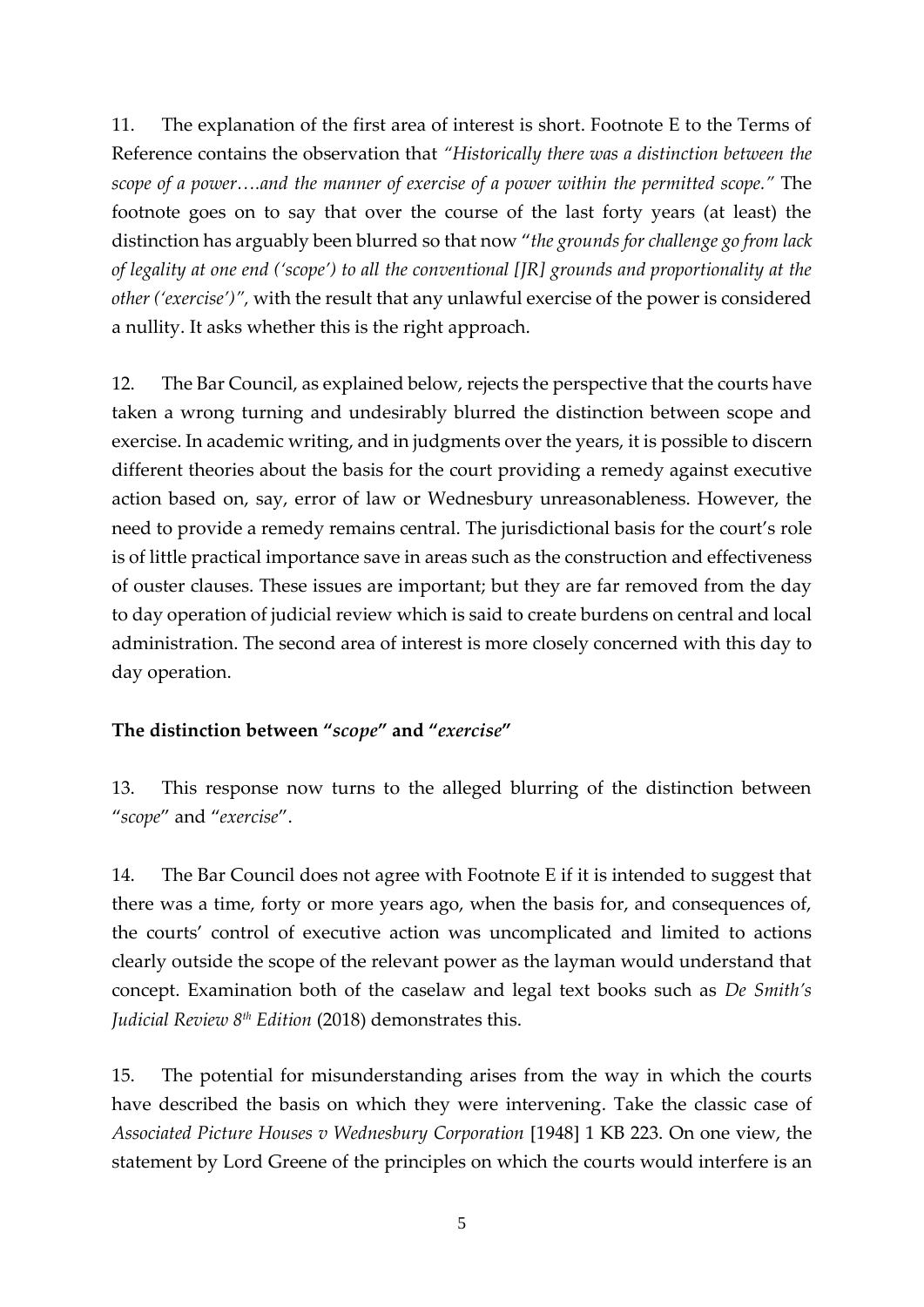assertion of a power to control the manner of the exercise of the power of the Corporation to impose the relevant condition. However, the explanation of the court's power is couched in terms of the limits of the Corporation's power. As Lord Greene put it, *"When discretion of this kind is granted the law recognises certain principles upon which that discretion must be exercised, but within the four corners of those principles the discretion, in my opinion, is an absolute one and cannot be questioned in any court of law. The exercise of the discretion must be a real exercise of the discretion…..the authority must disregard those irrelevant collateral matters."* This statement can be viewed as a statement that the authority would act outside the scope of its powers if it imposed a condition that was unreasonable in the relevant sense.

16. Returning to the list of judicial review grounds in Section One of the Call for Evidence, there is no doubt that the classic grounds have existed for a very substantial period of time. The historical evolution of the public law regime which has contained them is not capable of description in simple terms of a dichotomy between the "*scope*" and the "*exercise*" of the relevant power.

17. Footnote E goes on to deal with a possible consequence of the alleged blurring, i.e. that any illegality in the exercise of the power creates a nullity. Once again, the position is considerably more nuanced than can be catered for within the parameters of a short footnote. It is of course true that distinctions between decisions that were void, decisions that were a nullity, and decisions that were voidable have been made. However, all these distinctions carried their own very sizeable difficulties. *De Smith* 4- 058 to 4-061 (under the heading *"The position in the past"*) opens with the statement that *"Behind the simple dichotomy of void acts ……and voidable acts lurk terminological and conceptual problems of excruciating complexity*,*"* providing references to academic writings at dates between 1931 and 1968. A simple return to the position as it was at the time of these commentaries would be highly undesirable.

18. *De Smith* at 4-062 to 4–065 describes "*The situation today"*. This starts with the proposition that *"The Courts have become increasingly impatient with the distinction"*  between void and voidable decisions. The passage refers to issues such as the presumption of validity; the time-limits on judicial review; and the ability of the court to refuse relief in the exercise of its discretion. It is obvious that all these matters need to be considered as part of the description of the present position. It is far too simple to comment that any judicially reviewable error creates a nullity.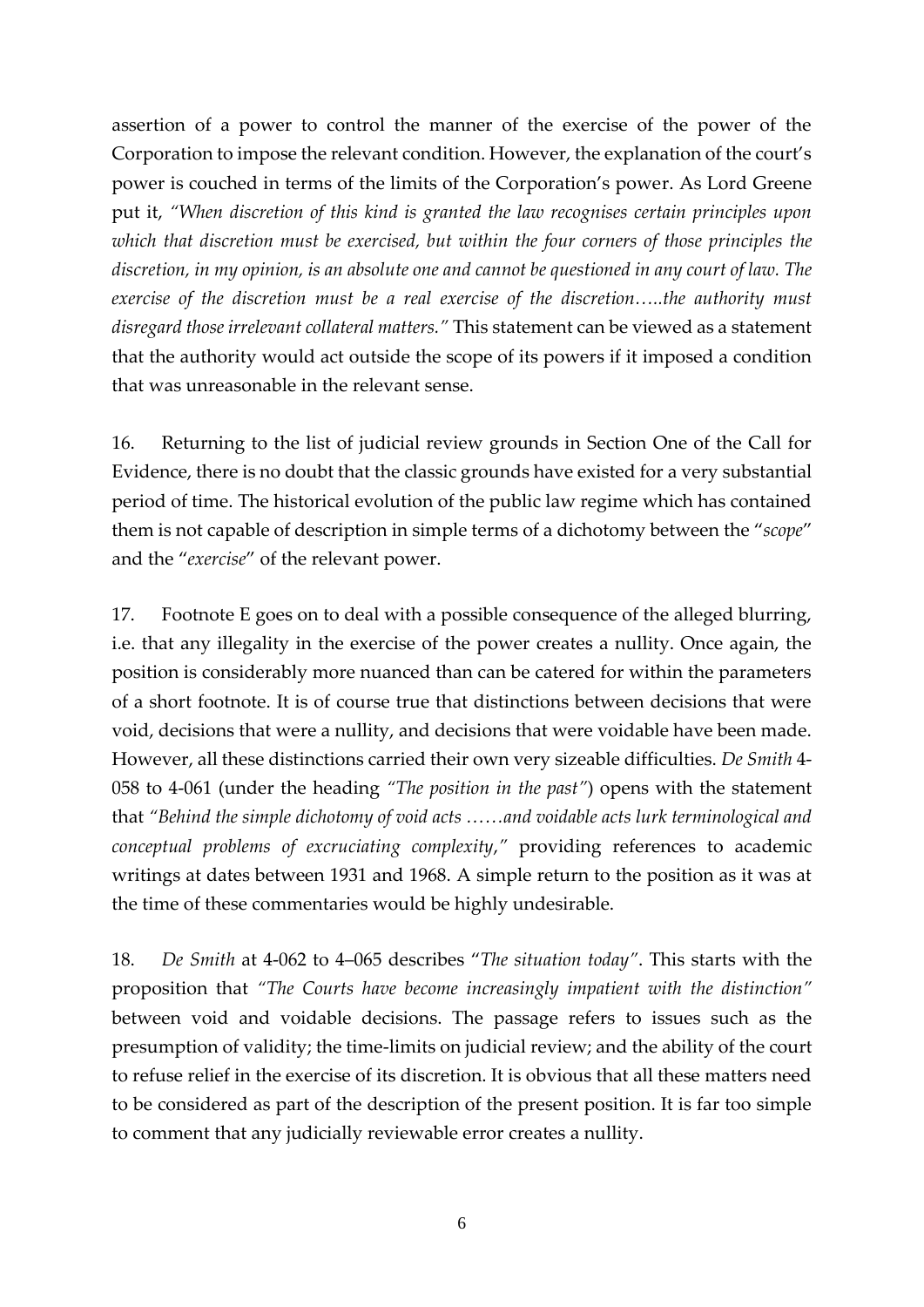19. The lessons the Bar Council draws from this are two-fold. First, no case is presented within either the Terms of Reference or the Call for Evidence on the practical need to reverse the alleged wrong turning. Equally importantly, there is no indication of an approach that might be thought suitable for the future. There is no analysis beyond that contained in a footnote. There is no analysis of the matters referred to in *De Smith's* description of the present position.

20. Second, and importantly, any move towards restoring the void/voidable distinction, or otherwise providing for different consequences of a judicially reviewable error, would be a major law reform project. It presumably involves the statutory reversal of *Anisminic.*<sup>4</sup> It would be wrong to embark on changes to the law in such a complex area without a full analysis of the problem said to exist; consultation on draft solutions (including a draft bill); detailed examination of the "knock-on" consequences for other areas of law; and an analysis of the position in other common law jurisdictions. The present IRAL exercise is an inadequate basis for taking Footnote E further.

# **Wider implications of changes to the grounds for and consequences of judicial review**

21. The point made above about the Call for Evidence embracing a potential major law reform project is reinforced by the considerations immediately below.

22. The substantive law governing judicial review (*e.g.* grounds, relief) is not limited to judicial review. <sup>5</sup> For example, there are various statutory schemes which provide a citizen with a right of appeal "*on a point of law*" against a public law decision of a public body. The best known is s.204, Housing Act 1996, which provides for a homeless person to appeal a decision of the local authority as to what (if any) duty is owed under the homelessness legislation. The appeal is to the county court "*on a point*  of law".<sup>6</sup> It has been held that this means that appeals are limited to the grounds which could be raised by way of judicial review: *Runa Begum v Tower Hamlets LBC* [2003]

<sup>4</sup> *Anisminic Ltd v Foreign Compensation Commission* [1969] 2 A.C. 147. Any such step would have its own constitutional implications.

<sup>5</sup> The Bar Council is grateful to Justin Bates of Landmark Chambers for his work on paragraphs 22 and 23 of this response.

<sup>6</sup> In this context, BACFI also draw attention to the fact that litigants that are the subject of regulatory action by the Bank of England, the Prudential Regulatory Authority and the Financial Conduct Authority can appeal on a point of law to the Upper Tribunal (Tax and Chancery Chamber), an important check on those bodies' exercise of their statutory powers.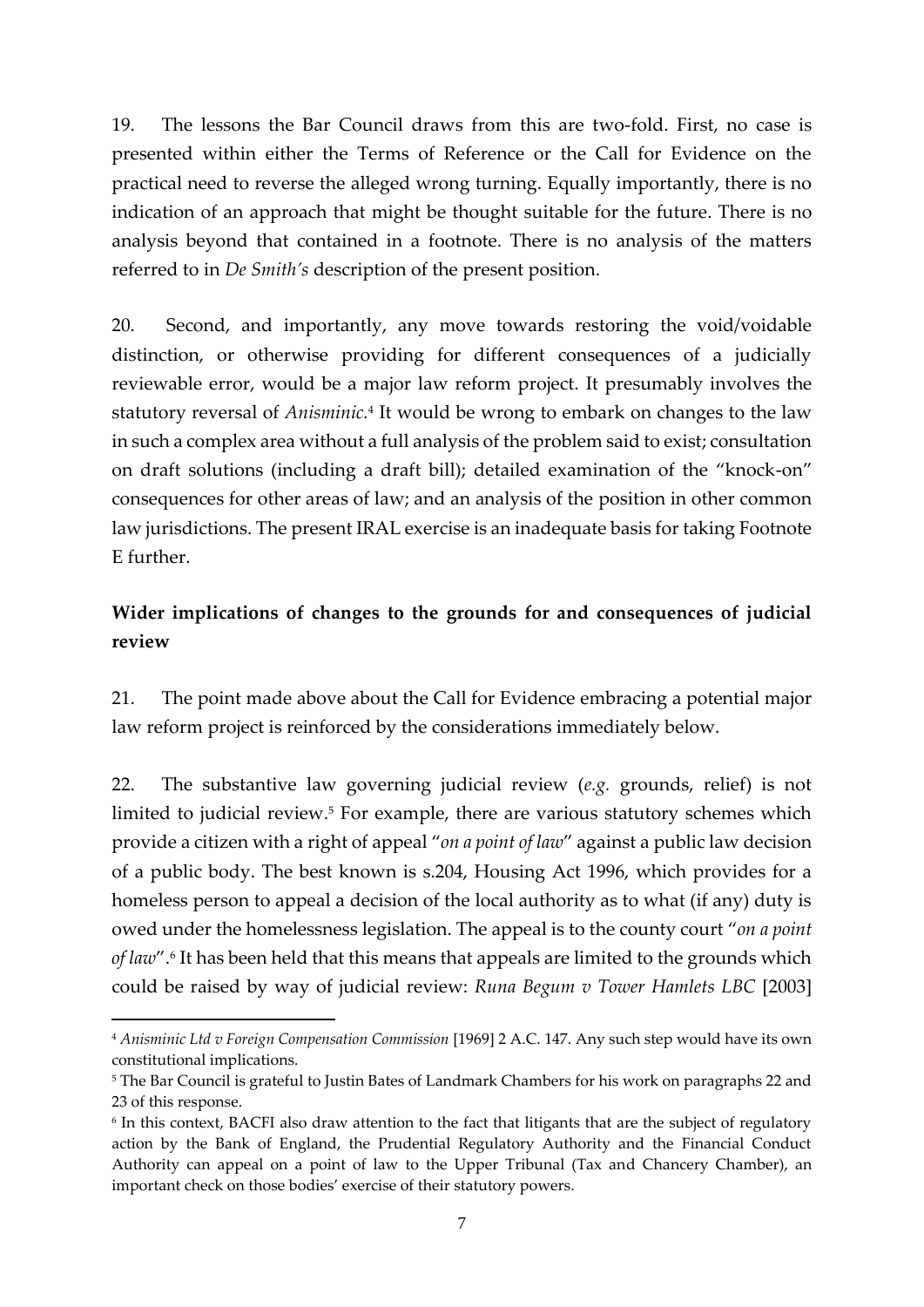UKHL 5. A change to the grounds of judicial review would, therefore, appear to also change the rights of the homeless to challenge decisions in the county court. Statutes such as the Housing Act 1996 will have been enacted on the basis that judicial review grounds encompassed within an appeal "*on a point of law*" covered the range of judicial review grounds with which the Call for Evidence is concerned.

#### 23. Further:-

- a. A significant number of judicial review claims involve one public authority challenging the decision of another public authority. This is particularly so in social welfare law. For example:
	- i. duties usually fall on the local authority for the area where the person is "*ordinarily resident*" (*e.g.* Care Act 2020). Two local authorities can legitimately dispute which of them is responsible for a particular individual where that individual moves between their areas and, often, the only way to resolve that dispute is by judicial review;
	- ii. some legislative schemes provide for the decision of one local authority to bind another authority (*e.g.* homelessness duties under the Housing Act 1996, where authority A determines what duty is owed, but that the duty should be discharged by authority B, because B is the authority with whom the applicant has the "*local connection*"). If the second authority is dissatisfied with the decision of the first authority as to what duty is owed, then its only remedy is to seek to quash the decision of the first authority by judicial review (*e.g. R (Ealing LBC) v RBKC* [2017] EWHC 24 (Admin)).
- b. Not all public law decisions taken by a local authority are capable of being withdrawn or remade, even where the authority considers that it has made an error of law in the original decision. In such cases, the only remedy is for the authority to seek judicial review against itself (in practice, the Leader of the Council would usually bring the claim, see *e.g. R v Bassetlaw DC, ex p. Oxby* [1998] PCLR 283 (CA)).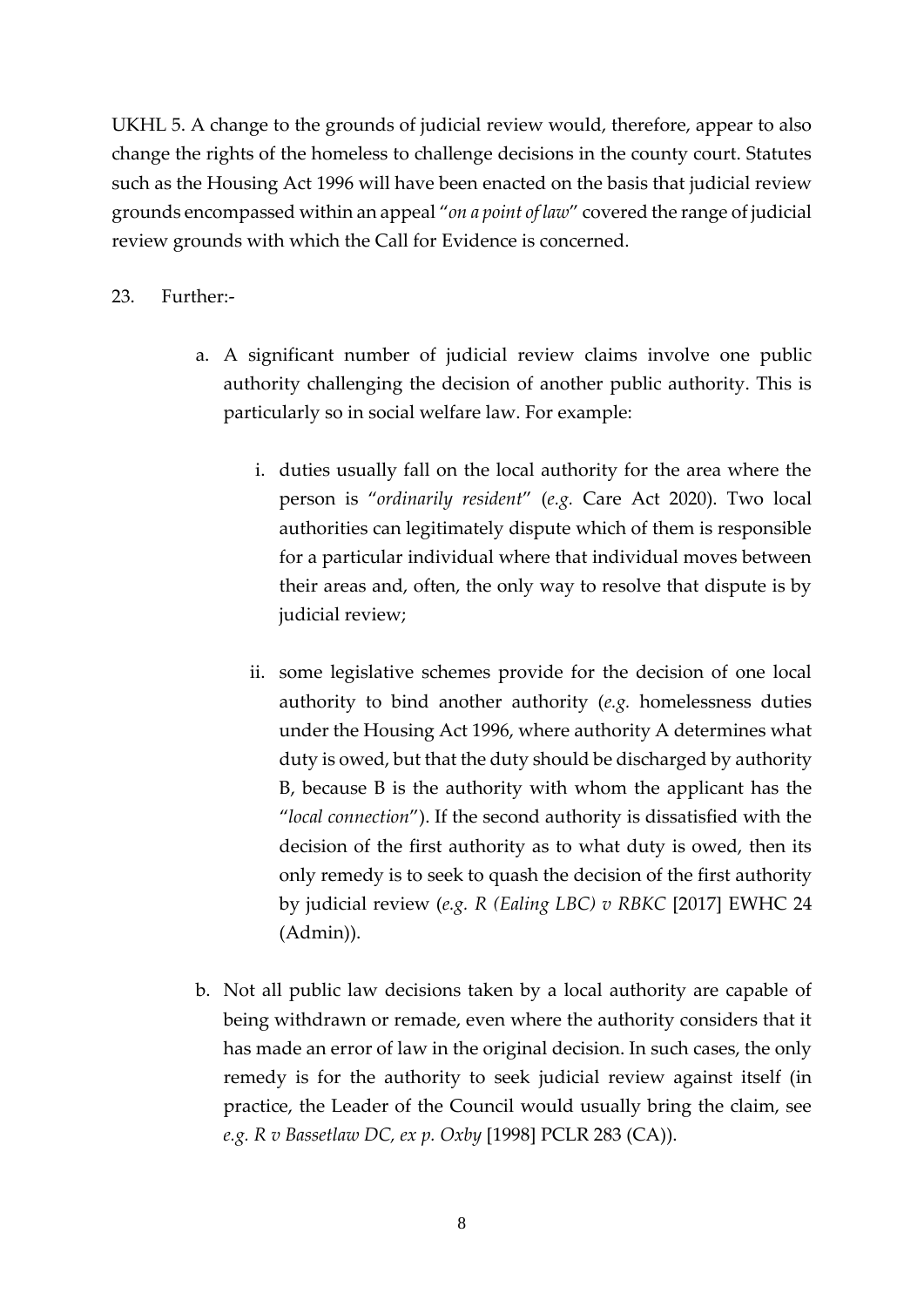c. Finally, where a public authority brings residential possession proceedings against an occupier (whether a tenant, licensee or even someone with no contractual or statutory security of tenure), that person is entitled as of right to defend the claim for possession on the basis of any domestic public law ground: *Lambeth LBC v Kay* [2006] UKHL 10; *Wandsworth LBC v. Winder* [1985] A.C. 461. This is of marginal importance for most tenants with statutory security of tenure but is of central importance for those who have no security of tenure. One striking example is canal boat occupiers. A canal boat occupier has no security of tenure and cannot ordinarily resist an attempt by the Canal and River Trust to remove the boat from the canal; the only kinds of defence that are likely to succeed are those based on public law grounds (see, by analogy, *Jones v Canal & River Trust* [2017] EWCA Civ 135).<sup>7</sup>

# **Codification**

24. Question 3 of the Call for Evidence asks whether there is a case for statutory intervention in the judicial review process; and whether a statute would add certainty and clarity to judicial review.

25. The Bar Council draws the conclusion from the discussion above that any attempt to put the thinking behind Footnote E into effect would constitute (and necessitate) a major law reform project. The risks of unintended consequences are very great. The practicality of any proposed reform needs to be considered on the basis of full availability of the detail of what is being proposed. At the moment there is no proposal; and it is impossible to say anything sensible about the nature of unintended consequences save that they would inevitably follow.

26. The same point can be made about the use of statute to expand or contract the individual grounds of judicial review. The consequences of the inclusion or omission of any particular ground would need to be identified and thought through; and it would be right to be extremely sceptical about the proposition that a statute could be drafted in terms that would produce any greater certainty than the present position.

 $7$  On a related issue, the Revenue Bar Association observe that there should be no undue concern that this principle can be used to circumvent the normal avenue for challenge (i.e judicial review) and its merits hurdle, where the statutory scheme makes clear that the only mechanism of challenge to a decision is by JR; see *Beadle v HMRC* [2020] EWCA Civ 562, at [44]-[48]. The exclusivity principle has also recently upheld in a tax context in *Knibbs and others v HMRC* [2019] EWCA 1719.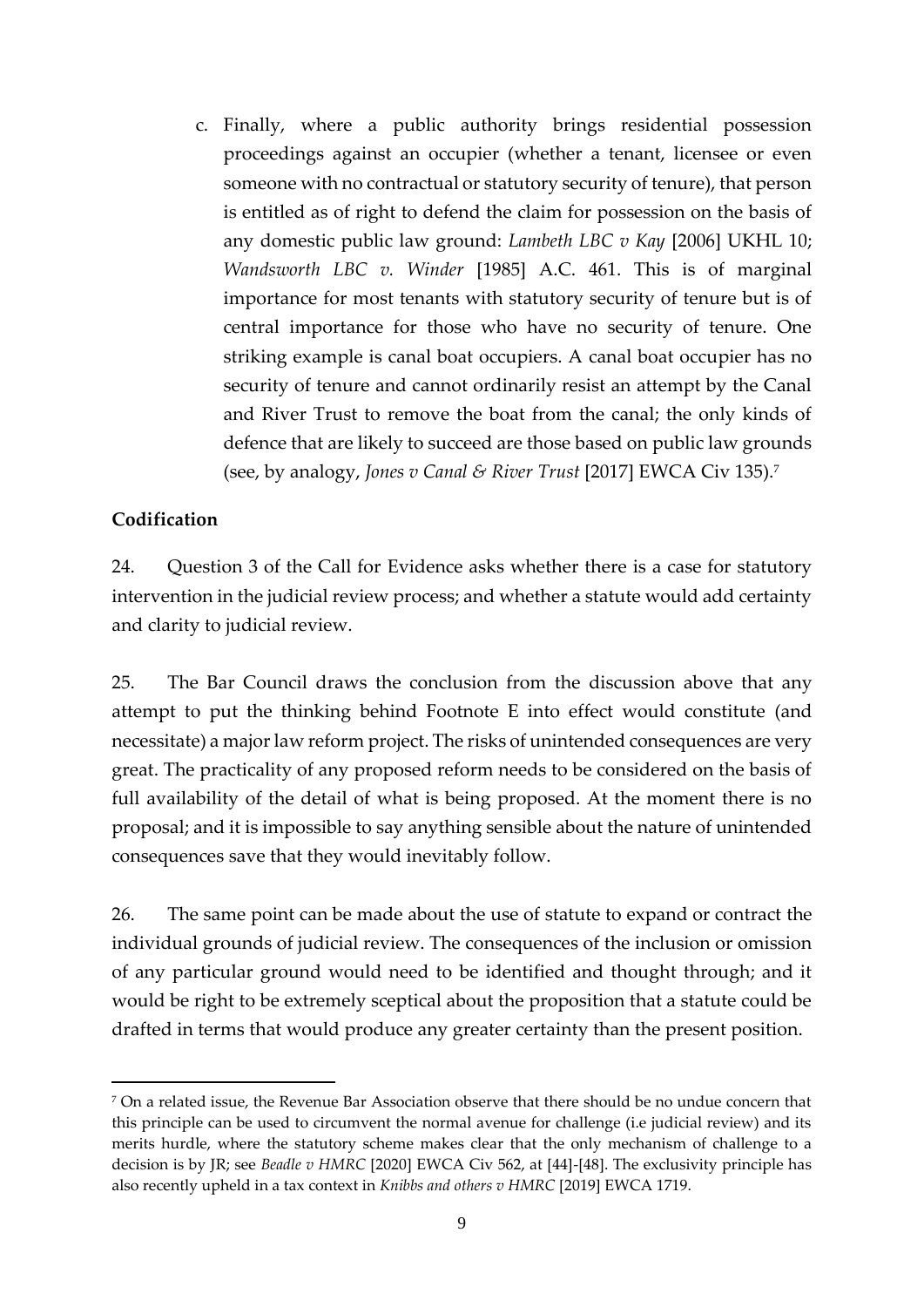27. This perspective is borne out by the Australian experience. The broad position is as follows: 8

28. In Australia, there is a blend of codified and largely common law systems. Even where there is a statutory regime, it largely picks up and replicates common law principles.

29. At the Federal level, there are three pathways for judicial review of commonwealth actions. First, constitutional protected judicial review in the original jurisdiction of the High Court under  $75(v)$  of the Constitution. Second, a statutory vesting of this jurisdiction in the Federal Courts under s36B of the Judiciary Act 1903 (Cth); and, third, of most immediate relevance to codification (as opposed to the constitutional importance of judicial review) a purely statutory regime in the Federal Court under the Administrative Decisions (Judicial Review) Act 1977 (Cth) ("*ADJR*" Act).

#### 30. Section 5 of the ADJR Act provides:-

#### **5 Applications for review of decisions**

(1) A person who is aggrieved by a decision to which this Act applies that is made after the commencement of this Act may apply to the Federal Court or the Federal Circuit Court for an order of review in respect of the decision on any one or more of the following grounds:

(a) that a breach of the rules of natural justice occurred in connection with the making of the decision;

(b) that procedures that were required by law to be observed in connection with the making of the decision were not observed;

(c) that the person who purported to make the decision did not have jurisdiction to make the decision;

(d) that the decision was not authorized by the enactment in pursuance of which it was purported to be made;

(e) that the making of the decision was an improper exercise of the power conferred by the enactment in pursuance of which it was purported to be made;

(f) that the decision involved an error of law, whether or not the error appears on the record of the decision;

(g) that the decision was induced or affected by fraud;

(h) that there was no evidence or other material to justify the making of the decision;

(j) that the decision was otherwise contrary to law.

<sup>8</sup> The Bar Council is indebted to Dr Joe McIntyre for the provision of this material; and has also drawn on the description of the Australian position in De Smith at  $4 - 075$  to  $4 - 081$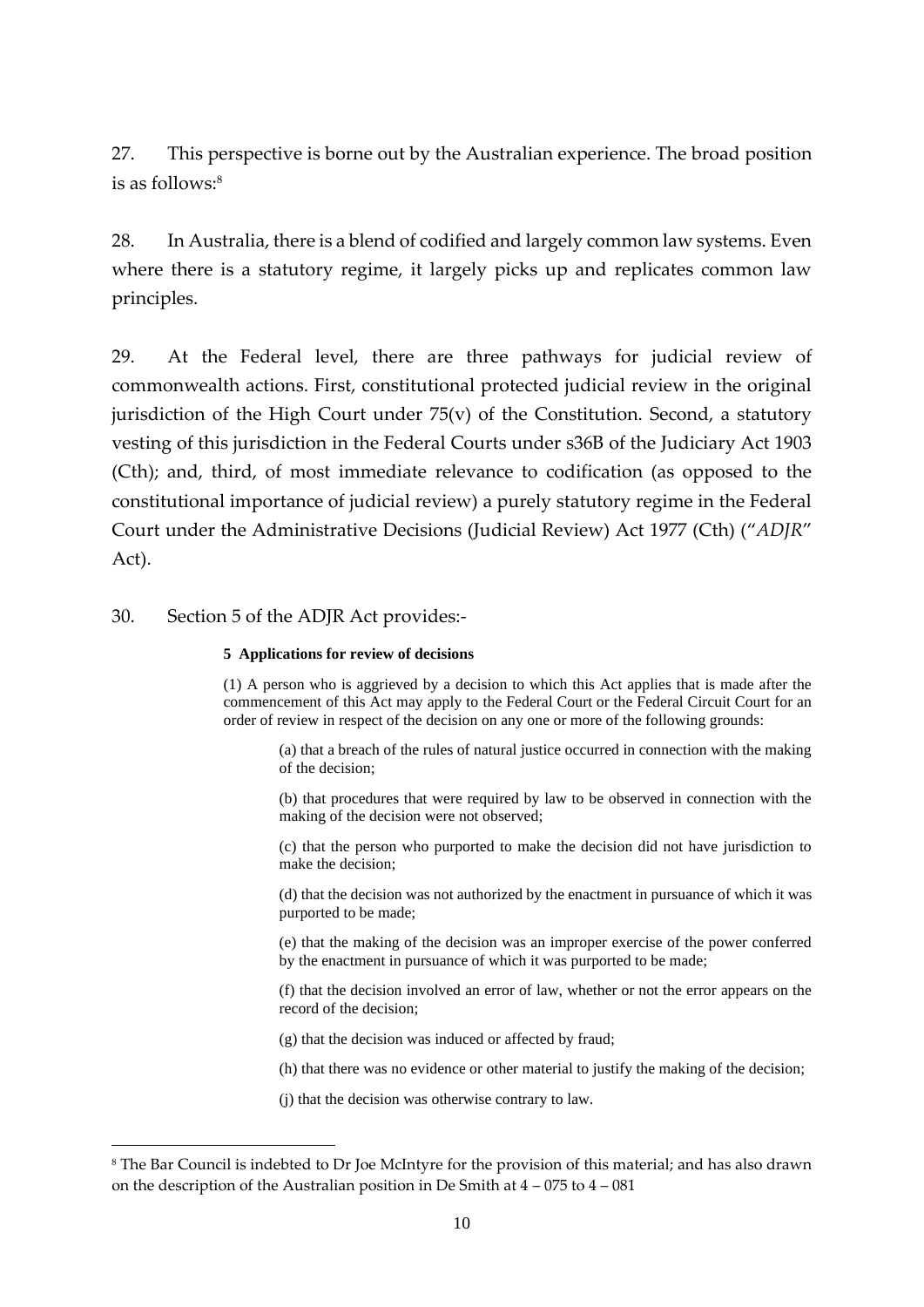(2) The reference in paragraph  $(1)(e)$  to an improper exercise of a power shall be construed as including a reference to:

(a) taking an irrelevant consideration into account in the exercise of a power;

(b) failing to take a relevant consideration into account in the exercise of a power;

(c) an exercise of a power for a purpose other than a purpose for which the power is conferred;

(d) an exercise of a discretionary power in bad faith;

(e) an exercise of a personal discretionary power at the direction or behest of another person;

(f) an exercise of a discretionary power in accordance with a rule or policy without regard to the merits of the particular case;

(g) an exercise of a power that is so unreasonable that no reasonable person could have so exercised the power;

(h) an exercise of a power in such a way that the result of the exercise of the power is uncertain; and

(j) any other exercise of a power in a way that constitutes abuse of the power.

(3) The ground specified in paragraph (1)(h) shall not be taken to be made out unless:

(a) the person who made the decision was required by law to reach that decision only if a particular matter was established, and there was no evidence or other material (including facts of which he or she was entitled to take notice) from which he or she could reasonably be satisfied that the matter was established; or

(b) the person who made the decision based the decision on the existence of a particular fact, and that fact did not exist.

31. It will be seen that these replicate the common law. Further, s5(1)(j) (*"the decision was otherwise contrary to law"*) provides a continuing ability to reflect common law developments over time. The ADJR Act has not attempted to provide a code that provides a permanent, comprehensive definition of judicial review grounds.

32. *De Smith* at 4 – 076 draws attention to ss5(1)(c) and (d) and comments *"These latter grounds are the closest that ADJR comes to the terminology of 'jurisdictional error', and the High Court used them to outflank a legislative attempt to withdraw the Wednesbury unreasonableness ground from the Federal Court's migration jurisdiction"* citing *Minister for Immigration and Multicultural Affairs v Yusuf* (2001) 206 C.L.R. 323. It adds that "*ADJR's 'error of law' ground draws no distinction between jurisdictional and non-jurisdictional errors.*"

33. Any belief that conceptual complexity has been removed in Australia will be displaced by reading *Yusuf*. This is unsurprising given the fact that the statutory code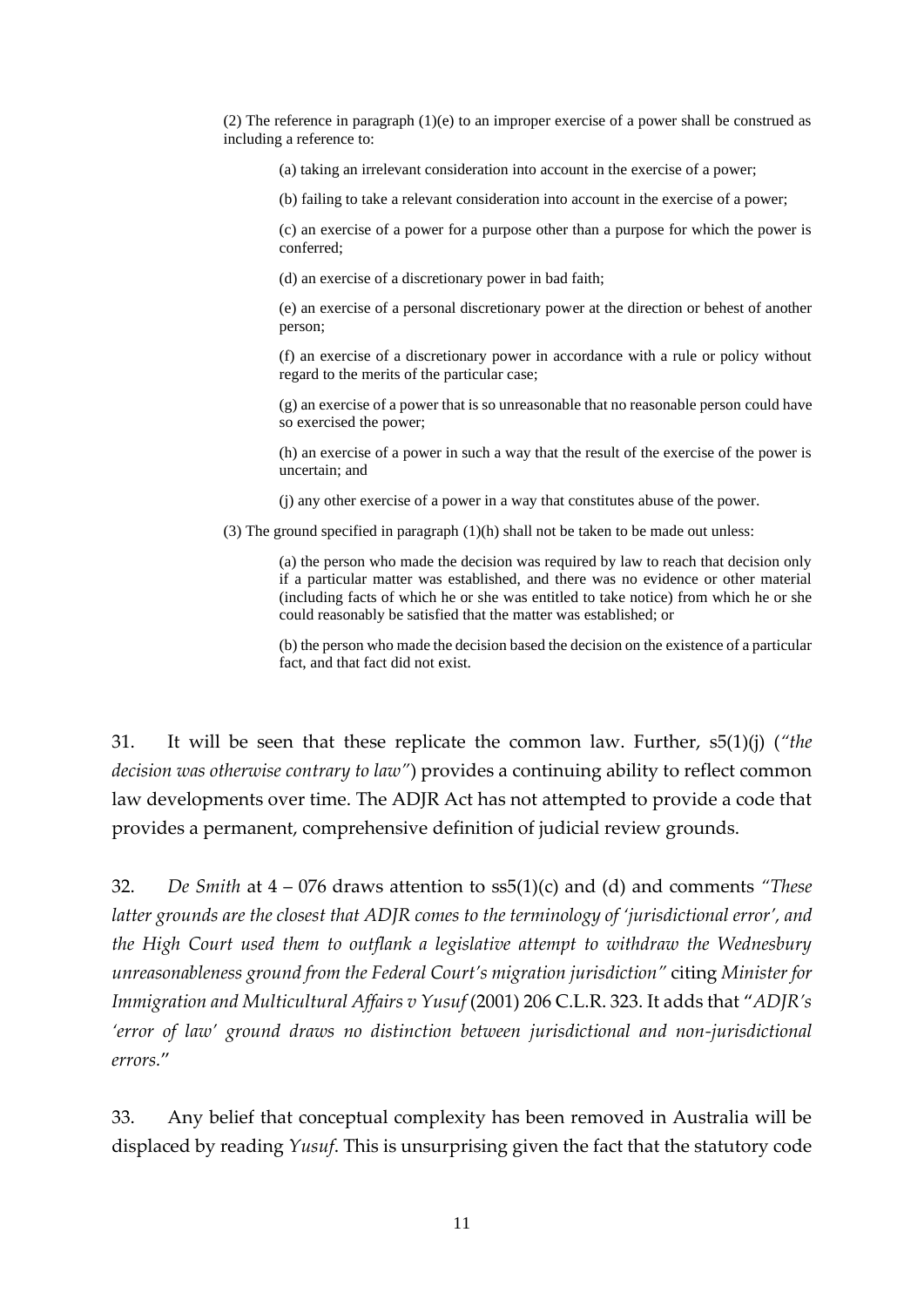requires the same exercise as the common law in deciding whether the decision in question was beyond the power of the decision-maker or not authorised by the statute.

34. Accordingly, it is considered that the Australian example provides no support for a statutory intervention concerned with the distinction between the scope and exercise of a power or for an attempt to produce precise definition of the grounds on which judicial review will lie. An attempt at codification on the Australian model would simply leave us in the present position.

# **Cases and outcomes**

35. To place the discussion of the discrete issues raised in the Terms of Reference and the Call for Evidence in context, this paper first considers statistics on the use of judicial review over the past two decades. These statistics undoubtedly contribute to some degree to an understanding of the nature, impact and value of judicial review, but their utility should not be overstated. The subject matter, complexity and costs involved in judicial review claims vary enormously, as does the potential impact on the public body whose decision is being challenged. It is not possible in the time available, and with the resources available, to descend into the sort of granular detail that may prove more illuminating for the Panel. In this regard, the Bar Council commends to the Panel two very detailed pieces of research: Varda Bondy and Maurice Sunkin, *The Dynamics of Judicial Review Litigation: The resolution of public law challenges before final hearing* (Public Law Project, 2009)<sup>9</sup> and Varda Bondy, Lucinda Platt and Maurice Sunkin, *The Value and Effects of Judicial Review: The Nature of Claims, their Outcomes and Consequences* (Public Law Project, 2015).<sup>10</sup>

36. Figures from the Ministry of Justice for the years 2000 to 2019<sup>11</sup> show that the number of cases lodged in the Administrative Court has declined quite markedly in recent years. The years 2000 to 2005 saw annual applications ranging from 4,200 to 5,938, with no obvious year-on-year growth. From 2006 to 2013 there was a steady increase in the number of cases lodged from 6,421 to 15,592. Footnotes to Table 2.1

<sup>9</sup> [https://publiclawproject.org.uk/wp](https://publiclawproject.org.uk/wp-content/uploads/data/resources/9/TheDynamicsofJudicialReviewLitigation.pdf)[content/uploads/data/resources/9/TheDynamicsofJudicialReviewLitigation.pdf.](https://publiclawproject.org.uk/wp-content/uploads/data/resources/9/TheDynamicsofJudicialReviewLitigation.pdf)

<sup>10</sup> [https://www.nuffieldfoundation.org/wp-content/uploads/2019/11/Value-and-Effects-of-Judicial-](https://www.nuffieldfoundation.org/wp-content/uploads/2019/11/Value-and-Effects-of-Judicial-Review.pdf)[Review.pdf](https://www.nuffieldfoundation.org/wp-content/uploads/2019/11/Value-and-Effects-of-Judicial-Review.pdf)

<sup>11</sup> See Civil Justice Statistics Quarterly: January to March 2020 and Civil Justice Statistics Quarterly: January to March 2020 Tables at [https://www.gov.uk/government/statistics/civil-justice-statistics](https://www.gov.uk/government/statistics/civil-justice-statistics-quarterly-january-to-march-2020)[quarterly-january-to-march-2020.](https://www.gov.uk/government/statistics/civil-justice-statistics-quarterly-january-to-march-2020) The Bar Council is grateful to the Public Law Project for its assistance in identifying the relevant statistics.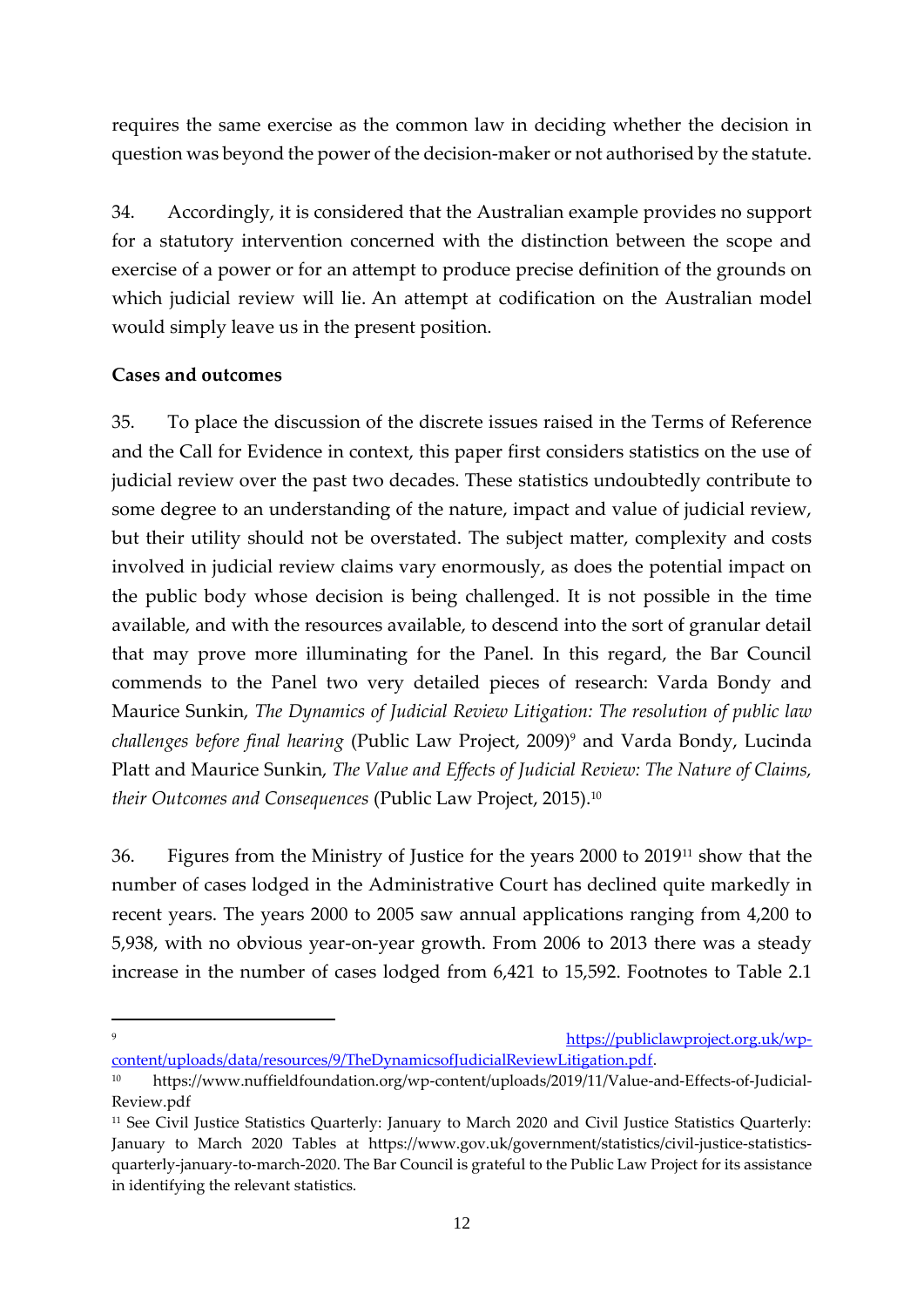within the MoJ tables explain that, from 17 October 2011, Judicial Review Human Rights and Asylum Fresh Claim applications were transferred to the Upper Tribunal ('UT'), and from November 2013 the UT took over assessing applications for the vast majority of Immigration and Asylum Judicial Reviews. This shift was reflected in a significant drop in claims lodged in the Administrative Court from 2014, with 4,065 claims lodged that year. In 2015, 2016 and 2017, the number of claims lodged in the Administrative Court remained broadly steady at 4,681, 4,301, and 4,196 respectively. A further drop in the number of claims lodged was seen in 2018 (3,595) and 2019 (3,384).

37. In terms of outcomes in the Administrative Court, the following broad points can be noted from the statistics and the broader research:

- a. First, for obvious reasons, the MoJ figures do not capture those cases which are compromised before proceedings are issued. Bondy and Sunkin estimate that over 60% of claims are resolved at the pre-action stage whether as a result of settling or because they are abandoned.<sup>12</sup> This aspect of judicial review practice is easily overlooked in a bigpicture analysis, but is critical. The system of judicial review provides a framework within which a significant proportion of disputes can be resolved without litigation (see *Settlement*, below at paragraphs 65 to 70).
- b. Second, a significant number of claims are resolved between the commencement of proceedings and the permission stage. In 2000, 85% of cases reached the permission stage.<sup>13</sup> There was some annual fluctuation, but a broadly downward trend in that figure is seen to 2013, when only 54% of cases lodged reached the permission stage. Between 2014 and 2019 the percentage was broadly stable, at between 73% and 79%. MoJ figures do not record the reasons for claims not reaching the permission stage, but it is reasonable to infer that in the vast majority of cases it is because the dispute has been resolved, whether as a result of the Claimant obtaining a remedy or being convinced of the weakness of their case. This is consistent with Bondy and Sunkin's analysis. They state: "*defendants may fail to pay sufficient attention to meritorious claims* [at the pre-action stage] *or are unable to respond in time to avert proceedings.*

<sup>12</sup> *The Dynamics of Judicial Review Litigation*, section 2.6, 3.1.

<sup>&</sup>lt;sup>13</sup> Civil Justice Statistics Quarterly: January to March 2020 Tables, Table 2.2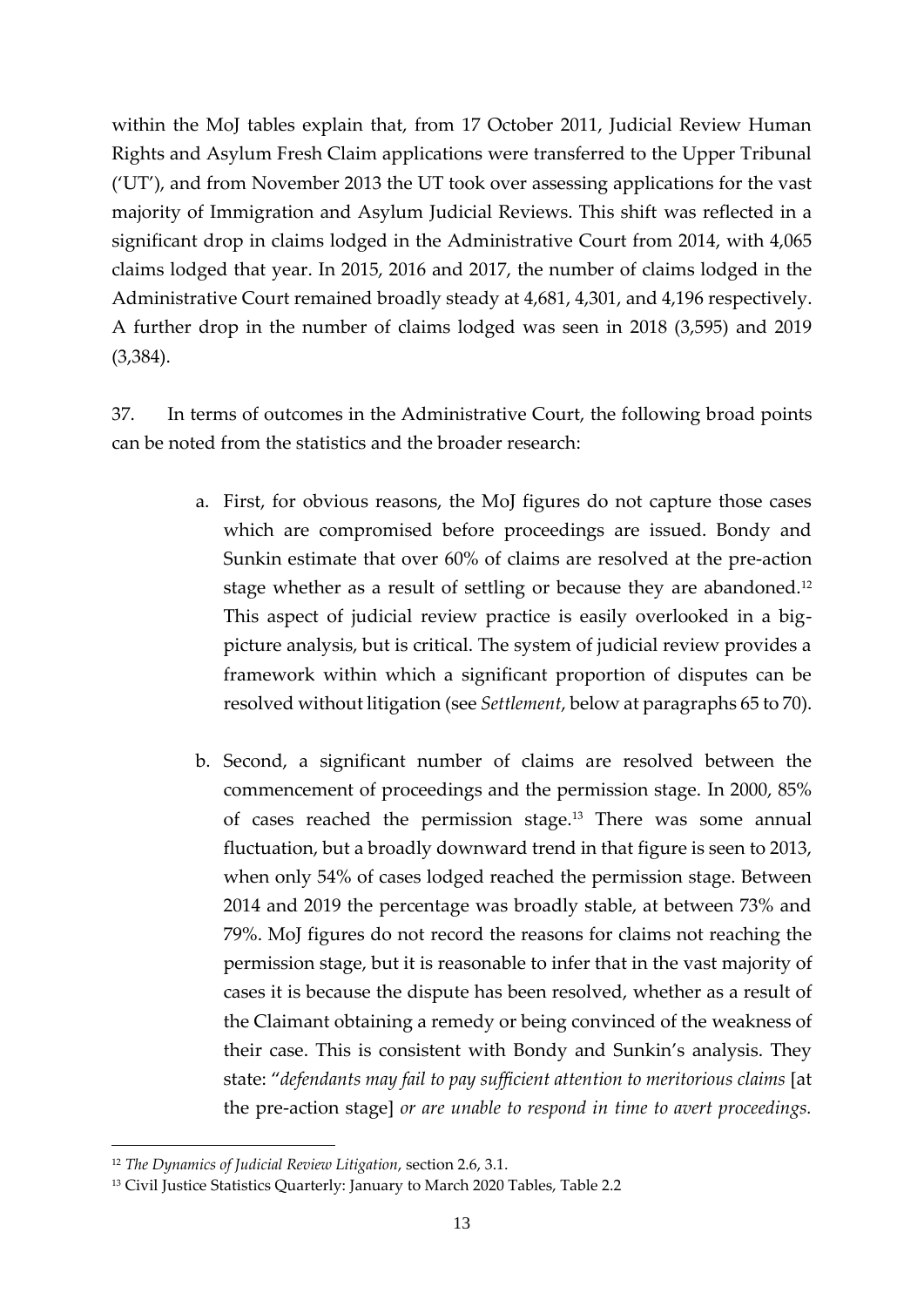*Consequently, proceedings are often commenced while dialogue continues and are then settled shortly afterwards. In other matters, commencement itself acts as a catalyst for dialogue and early settlement. Either way, in our sample, 34 per cent of issued cases ended before reaching the permission stage*."<sup>14</sup>

- c. Third, a significant number of cases are held to be arguable at the paper permission stage. The proportion of cases in which permission was granted on the papers ranged from a high of 29% of all cases lodged in 2000 to lows of 8% in 2011 and 9% in 2012 and 2013. <sup>15</sup> Between 2014 (following the transfer of the majority of immigration cases to the UT) and 2019 this remained in the range 13% to 17%. Looked at as a proportion of cases that proceeded to the paper permission stage, these figures equate to a grant rate of between 13% and 34%, with the grant rate between 2014 and 2019 ranging between 17% and 23%.<sup>16</sup> It is also of note that a number of cases that reach the permission stage are recorded as "*Withdrawn or outcome not known*." This could include cases which are withdrawn at the hearing.
- d. Fourth, of those cases in which permission is refused on the papers, a significant proportion are not renewed to an oral hearing. The proportion of cases in which permission was refused at the paper stage that proceeded to the oral renewal stage varied from a high of 46% in 2001 to a low of 17% in 2013 and 2015, with the proportion between 2014 and 2019 ranging from 17% to 24%.<sup>17</sup> This figure will have been impacted by the introduction of the "*totally without merit*" mechanism (as to which, see paragraph 42(b) below).<sup>18</sup>
- e. Fifth, the grant rate at the oral permission stage is high. Of those cases in which permission was reconsidered at an oral hearing, permission was granted in between 16% of cases (2007 and 2008) and 32% of cases

<sup>14</sup> *The Dynamics of Judicial Review Litigation*, section 3.1.

<sup>15</sup> Civil Justice Statistics Quarterly: January to March 2020 Tables, Table 2.2

<sup>&</sup>lt;sup>16</sup> Calculated by reference to the figures in Civil Justice Statistics Quarterly: January to March 2020 Tables, Table 2.2

<sup>17</sup> Calculated by reference to the figures in Civil Justice Statistics Quarterly: January to March 2020 Tables, Table 2.2

<sup>18</sup> MoJ figures confirm that in 2013, 2014, 2015, 2016, 2017, 2018 and 2019, the number of cases classed as totally without merit at the paper stage (so precluding an oral renewal) were, respectively, 2,406 (15%), 706 (17%), 744 (16%), 632 (15%), 568 (14%), 346 (10%), and 306 (9%).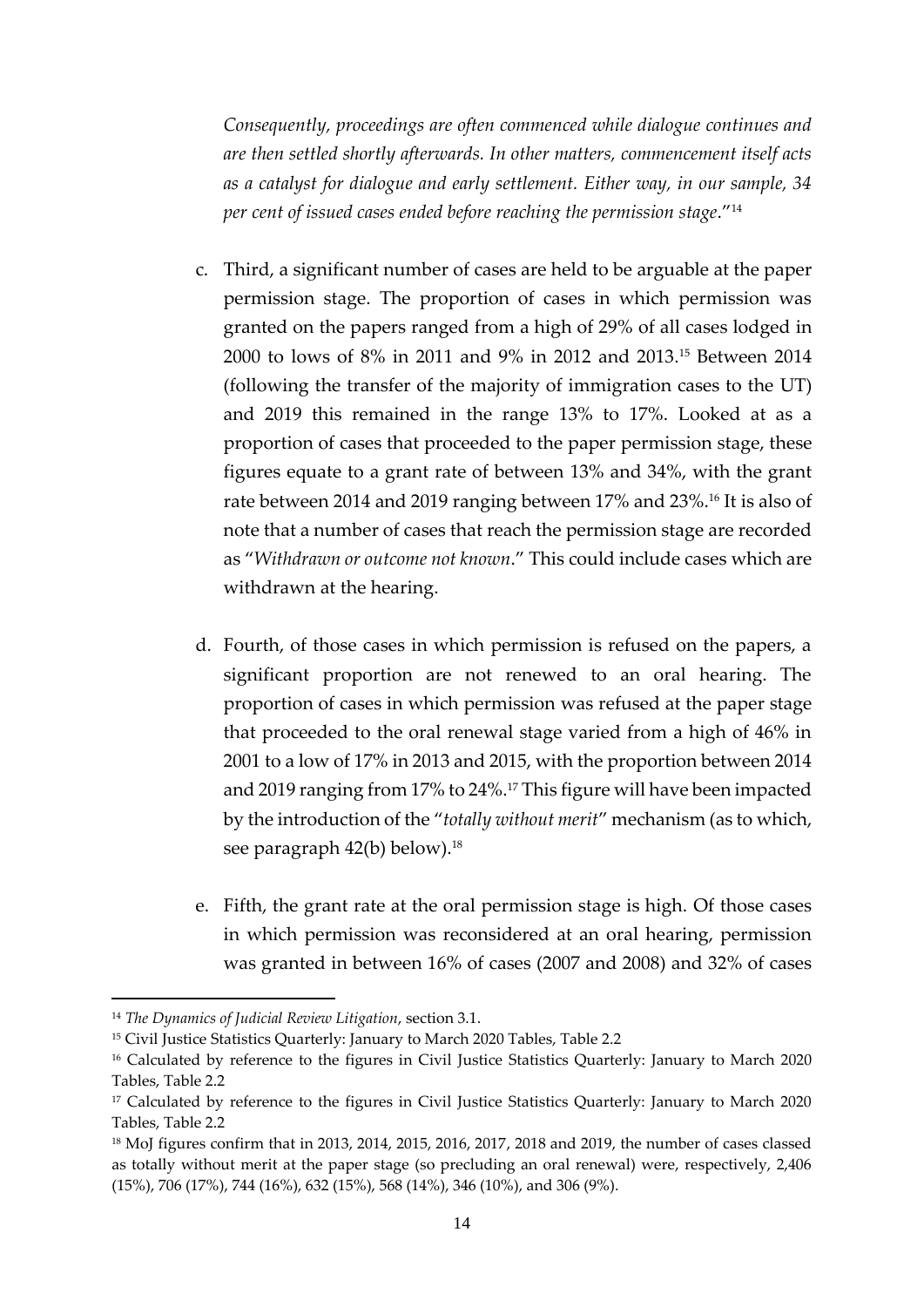(2015).<sup>19</sup> Between 2014 and 2019 the percentage remained relatively constant, at between 28% and 32%.

- f. Sixth, only a very small proportion of the claims issued proceeded to a substantive final hearing. The proportion was 12% in 2000 and 7% in 2001 but, after that point, did not exceed 4%, with the figure as low as 1% or 2% in some years.<sup>20</sup> It must be stressed, as is hopefully self-evident, that this figure does not reflect a lack of merit in the vast majority of claims brought, but a combination of meritorious claims settling, weak claims being appropriately caught by the filter stages, and arguable cases which, for whatever reason, are incapable of settlement being given the scrutiny they require. 21
- g. Seventh, of those cases which proceeded to a substantive hearing, the success rate for claimants ranged from a low of 31% in 2013 to a high of 45% in 2001. The percentage figure between 2014 and 2019 ranged from 39% to 44%.<sup>22</sup>

38. MoJ figures<sup>23</sup> show that, after the Immigration and Asylum Chamber of the UT became the designated venue for the vast majority of immigration judicial reviews in late 2013, a high number of applications were lodged with the UT initially, but that figure has fallen very significantly.

39. Statistics for the UT are recorded by financial year rather than calendar year, as is the case for the Administrative Court, so direct comparison is not possible without recalculation. However, the broad trends in the UT are readily apparent from the

<sup>19</sup> Calculated by reference to the figures in Civil Justice Statistics Quarterly: January to March 2020 Tables, Table 2.2

<sup>20</sup> Civil Justice Statistics Quarterly: January to March 2020 Tables, Table 2.2

<sup>21</sup> On this issue, see further Tom Hickman and Maurice Sunkin: *Success in Judicial Review: The Current Position*, UK Constitutional Law Association, March 2015, https://ukconstitutionallaw.org/2015/03/20/tom-hickman-and-maurice-sunkin-success-in-judicialreview-the-current-position/

<sup>22</sup> Calculated by reference to the figures in Civil Justice Statistics Quarterly: January to March 2020 Tables, Table 2.2

<sup>23</sup> See Tribunal Statistics Quarterly: January to March 2020 and Main Tables (January to March 2020) at [https://www.gov.uk/government/statistics/tribunal-statistics-quarterly-january-to-march-2020.](https://www.gov.uk/government/statistics/tribunal-statistics-quarterly-january-to-march-2020)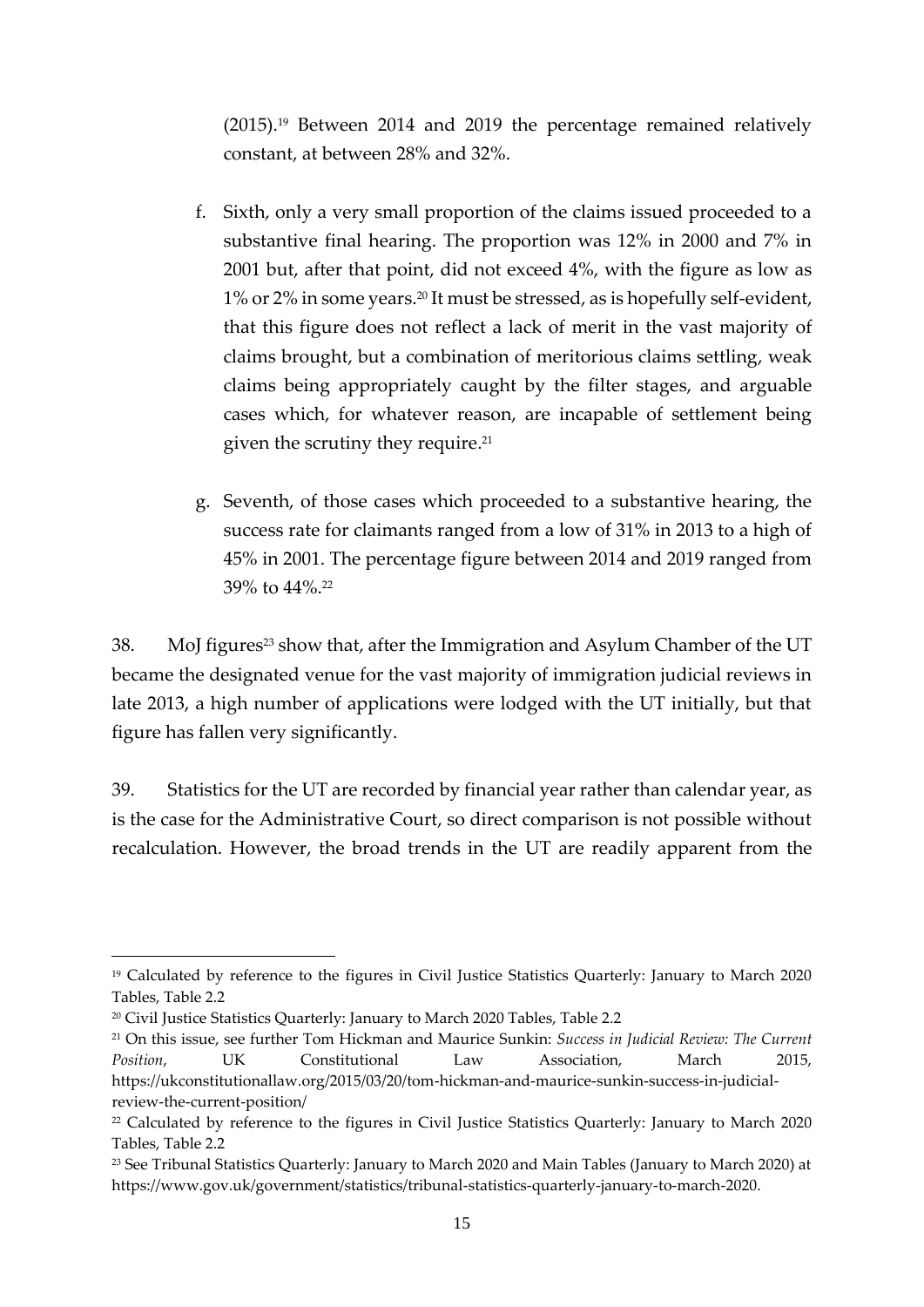headline figures. The number of judicial review cases received in each financial year from 2013/14 to 2019/20 was as follows:<sup>24</sup>

- 2013/14 (Q3 and Q4 only): 7,841
- $2014/15:15,179$
- 2015/16: 15,727
- $2016/17:13,372$
- $2017/18:10,011$
- $2018/19:7,850$
- 2019/20: 5,679
- 40. As to outcomes, the headline figures were as follows:<sup>25</sup>
	- 2013/14 (Q3 and Q4 only): 7% of the 2,924 claims considered at the paper permission stage were granted permission (with 693, 24%, categorised as totally without merit), 16% of the 310 claims considered on oral renewal were granted permission. No claims are recorded as having reached a substantive hearing.
	- 2014/15: 7% of the 8,297 claims considered at the paper permission stage were granted permission (with 1,920, 23%, categorised as totally without merit), 19% of the 1,695 claims considered on oral renewal were granted permission. Of the 91 claims that proceeded to a substantive hearing, 29% were allowed and 71% dismissed.
	- 2015/16: 5% of the 14,575 claims considered at the paper permission stage were granted permission (with 6,318, 43%, categorised as totally without merit), 23% of the 2,057 claims considered on oral renewal were granted permission. Of the 160 claims that proceeded to a substantive hearing, 19% were allowed and 81% dismissed.
	- 2016/17: 8% of the 10,191 claims considered at the paper permission stage were granted permission (with 2,214, 22%, categorised as totally without

<sup>&</sup>lt;sup>24</sup> Tribunal Statistics Quarterly: January to March 2020, Main Tables (January to March 2020), Table UIA\_1

<sup>&</sup>lt;sup>25</sup> Tribunal Statistics Quarterly: January to March 2020, Main Tables (January to March 2020), Table UIA\_1 (or calculated by reference to the figures therein)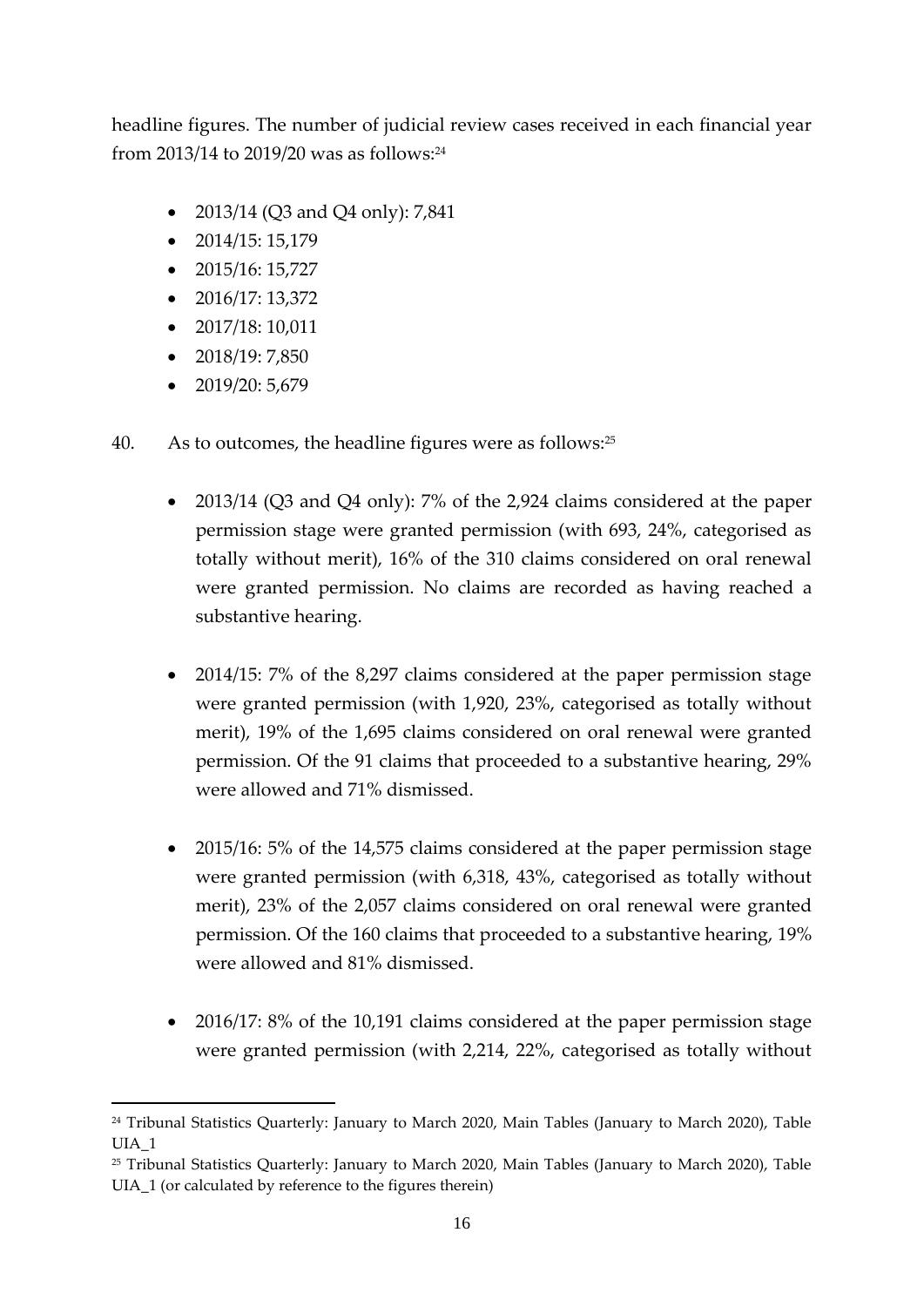merit), 22% of the 2,693 claims considered on oral renewal were granted permission. Of the 267 claims that proceeded to a substantive hearing, 28% were allowed and 72% dismissed.

- 2017/18: 8% of the 8,119 claims considered at the paper permission stage were granted permission (with 1,091, 13%, categorised as totally without merit), 26% of the 2,803 claims considered on oral renewal were granted permission. Of the 223 claims that proceeded to a substantive hearing, 35% were allowed and 65% dismissed.
- 2018/19: 9% of the 6,628 claims considered at the paper permission stage were granted permission (with 1,179, 18%, categorised as totally without merit), 27% of the 2,267 claims considered on oral renewal were granted permission. Of the 127 claims that proceeded to a substantive hearing, 38% were allowed and 62% dismissed.
- 2019/20: 10% of the 5,405 claims considered at the paper permission stage were granted permission (with 825, 15%, categorised as totally without merit), 31% of the 1,825 claims considered on oral renewal were granted permission. Of the 102 claims that proceeded to a substantive hearing, 29% were allowed and 71% dismissed.

41. In the view of the Bar Council, the figures set out above in relation to cases in the Administrative Court and in the UT suggest that the system is functioning as would be hoped:

- a. It is clear that only cases that are properly arguable are reaching a substantive hearing;
- b. It does not appear that cases which lack merit are being permitted to proceed; such cases are appropriately caught by the filter mechanism;
- c. The proportion of cases which are granted permission at the oral renewal stage, both in the Administrative Court and in the UT, clearly demonstrates that this stage is a necessary safeguard;
- d. These figures do not suggest any pattern of abuse. Insofar as abusive conduct is found to exist, the Bar Council's position (addressed elsewhere in this response) is that this can be, and is, addressed robustly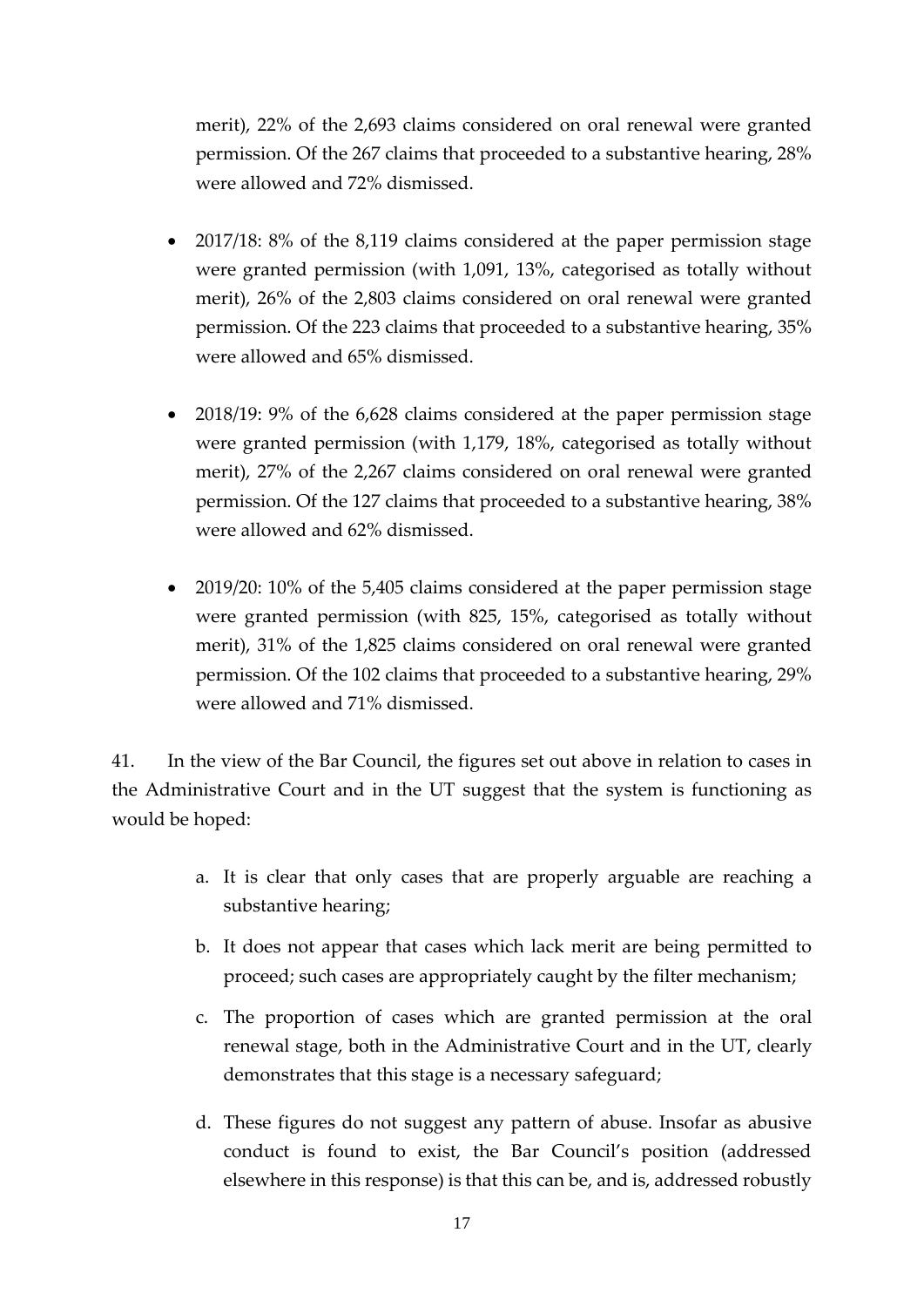by the court and UT, and that existing powers are sufficient in this regard (see paragraphs 56 and 57 below).

#### **Section 3: Process & Procedure**

42. Judicial review process and procedure have developed significantly over the past 15 years. In particular:

- a. The Tribunals Courts and Enforcement Act 2007 empowered the UT to hear judicial review claims, and the UT now deals with a significant volume of judicial review work. In particular, the direction of the Lord Chief Justice of 21 August 2013 required that the majority of immigration judicial review claims be heard by the UT, with a marked effect on the caseload of the Administrative Court from November 2013.
- b. The filter mechanism was given additional force with provision for particularly weak claims to be excluded from the oral permission stage. On 1 July 2013 a new paragraph 7 was inserted into CPR 54.12, which provided that "*Where the court refuses permission to proceed and records the fact that the application is totally without merit in accordance with rule 23.12, the claimant may not request that decision to be reconsidered at a hearing*." Similar provision was subsequently made in Rule 30(4A) of the Tribunal Procedure (Upper Tribunal) Rules 2008. <sup>26</sup> To the extent there was a problem with public authority defendants (and/or the Court and UT) being troubled with wholly unmeritorious cases, this was addressed through procedural mechanisms, as borne out by the figures set out above in footnote 18 and at paragraph 40. These show that the mechanism is routinely deployed, but also a fall in the overall numbers of cases recorded as totally without merit in the Administrative Court<sup>27</sup> and the UT, <sup>28</sup> *and* in the percentage of cases so designated in both venues. 29

<sup>&</sup>lt;sup>26</sup> Added by the Tribunal Procedure (Amendment No. 4) Rules 2013/2067 rule 13(b), in force from 1 November 2013

<sup>27</sup> From 2,406 in 2013 to 306 in 2019

<sup>28</sup> From a high of 6,318 in 2015/16 to a low of 825 in 2019/20

<sup>29</sup> From a high of 17% in 2014 to a low of 9% in 2019 in the Administrative Court, and from a high of 43% in 2015/16 to figure of 15% in 2019/20 (slightly higher than 2017/18 but still far below the high of 43%).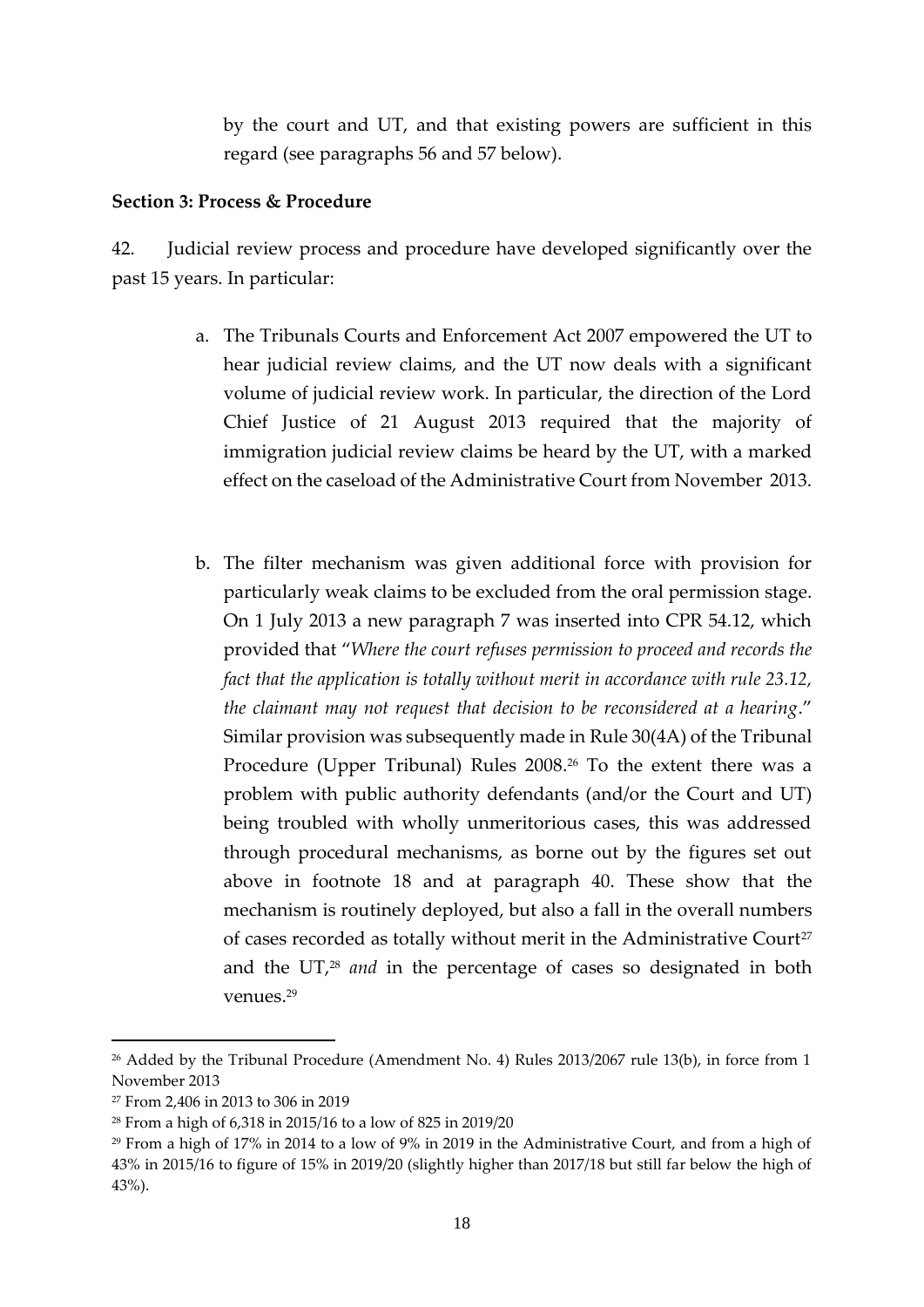- c. Part 4 of the Criminal Justice and Courts Act 2015 introduced major changes in three areas.<sup>30</sup> In briefest outline:
	- i. First, by section 84, it amended section 31 of the Senior Courts Act 1981 and sections 15 and 16 of the Tribunals, Courts and Enforcement Act 2007, such that the High Court and UT are now required<sup>31</sup> to refuse relief if it is "*highly likely that the outcome for the applicant would not have been substantially different*" if the conduct complained of had not occurred, and made broadly similar provision in relation to the permission stage (subject to the point being taken by a Defendant or the Court or Tribunal of its own motion).
	- ii. Second, by section 87, it made significant changes to the costs position for parties who intervene in judicial review proceedings, and
	- iii. Third, it put the framework for costs protection in public interest judicial review claims on a statutory basis (see further below at paragraph 51).

43. The Bar Council does not consider that there is a case for further significant intervention in judicial review practice and procedure at this time.

# **Process and Procedure: Specific Issues**

# *Standing (Terms of Reference, paragraph 4(c), Question 13)*

44. This has been recently addressed. The correct approach to standing was a major component of the consultation process that took place prior to the introduction of the Criminal Justice and Courts Bill in February 2014. The Bar Council's view then was that there was no basis for changing the rules on standing, and this remains its view. The relevant passages from its October 2013 response to the consultation paper *Judicial Review: proposals for further reform* are appended to this paper as Annex 1 and are adopted in full for the purposes of this response.

<sup>30</sup> NB: Sections 85 and 86, which provide for claimants to be subject to financial disclosure obligations are not yet in force.

<sup>31</sup> Subject to a discretionary power to depart from the requirement in cases of "*exceptional public interest*".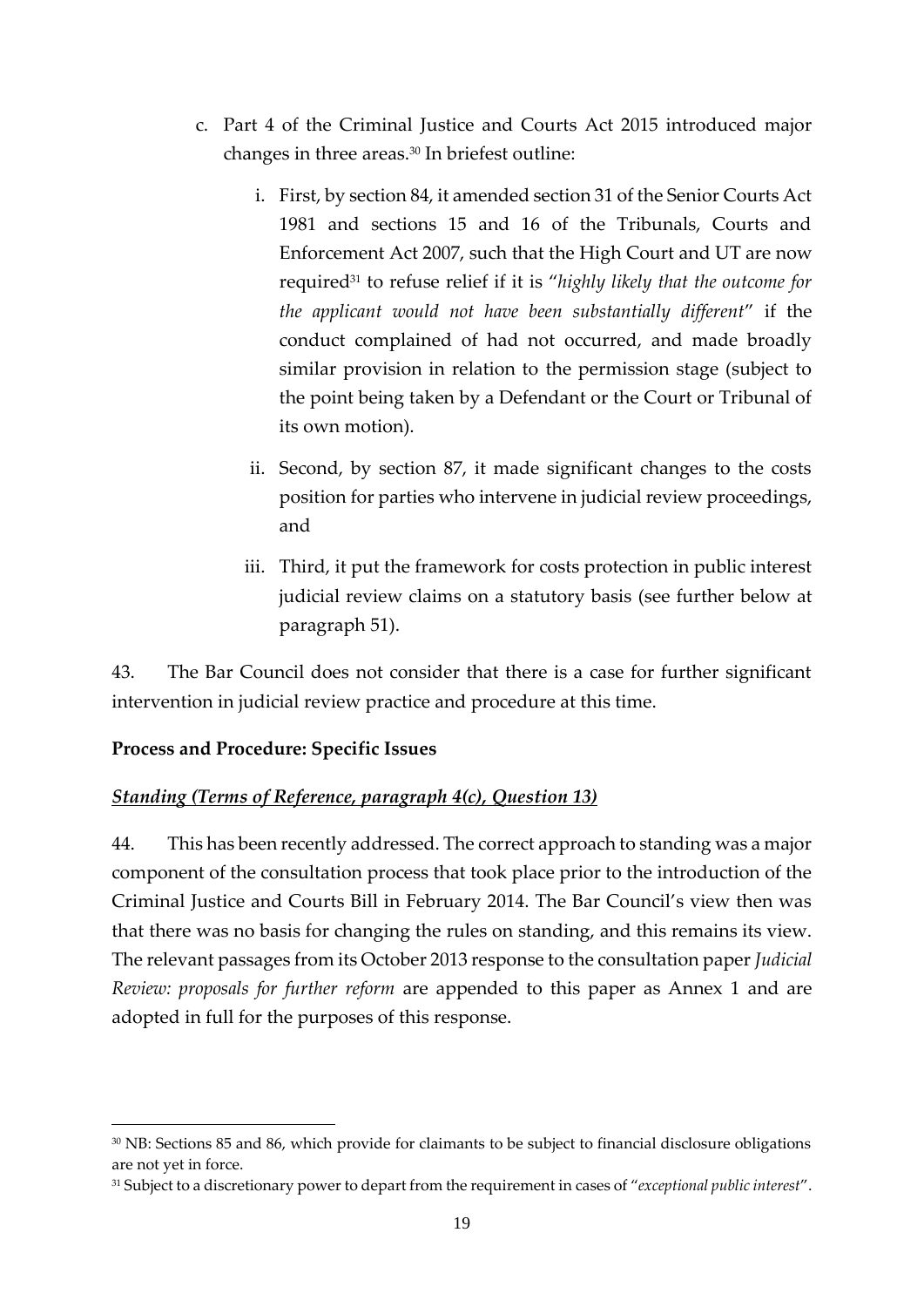45. The October 2013 response drew attention to the *dicta* of Lord Diplock in *ex parte IRC* [1984] AC 617 where he said *"It would be a grave lacuna in our public law if a pressure group, like the federation, or even a single public-spirited taxpayer, were prevented by outdated technical rules of locus standi from bringing the matter to the attention of the court to vindicate the rule of law and get the unlawful conduct stopped*," and pointed out that this approach to standing had enabled challenges to be brought in a large number of contexts from a wide variety of different social and political perspectives, by, for example Lord Rees-Mogg, Mrs Gillick, and Mr Blackburn.

46. The facts behind the various cases referred to in the October 2013 response provide concrete evidence of the utility of the present approach to standing. This is true, for example of the "*disappearing claimant*" examples that led to judicial reviews brought by the Child Poverty Action Group and reported at [1990] 2QB 540 and [2011] 2AC 15. Another example of the continuing utility of the approach is demonstrated by environmental litigation: for example the various applications concerning air quality brought by ClientEarth, including *R(on the application of ClientEarth) v Secretary of State for Food, Environmental and Rural Affairs (No3)* 2018 Env LR 21.

# *Time limits (Terms of Reference, paragraph 4(d))*

47. Claims for judicial review must be brought promptly and in any event not later than 3 months after the grounds to make the claim first arose (CPR 54.5(1)), with some narrow exceptions, including planning judicial reviews, where the time limit is six weeks (CPR 54.5(5)), and procurement judicial reviews, where the time limit is 30 days (CPR 54.5(5), and Regulation 92(2) of the Public Contracts Regulations 2015).

48. The three month long-stop time limit for ordinary judicial review claims is very significantly shorter than time limits in Part 7 proceedings under the Human Rights Act 1998 (one year<sup>32</sup>), and in general tort and contract claims (six years, or three years where personal injury is alleged $33$ ).

49. Whilst it is recognised that judicial review proceedings inevitably have an impact upon the work of the public authorities whose decisions or conduct is challenged, the Bar Council's view is that there is no warrant for further shortening the time limits within which claims can be brought. For judicial review to fulfil its constitutional role, the right of access to the courts must be a practical reality. Very

<sup>32</sup> Section 7(5)

<sup>33</sup> Limitation Act 1980, ss. 2, 5 and 11.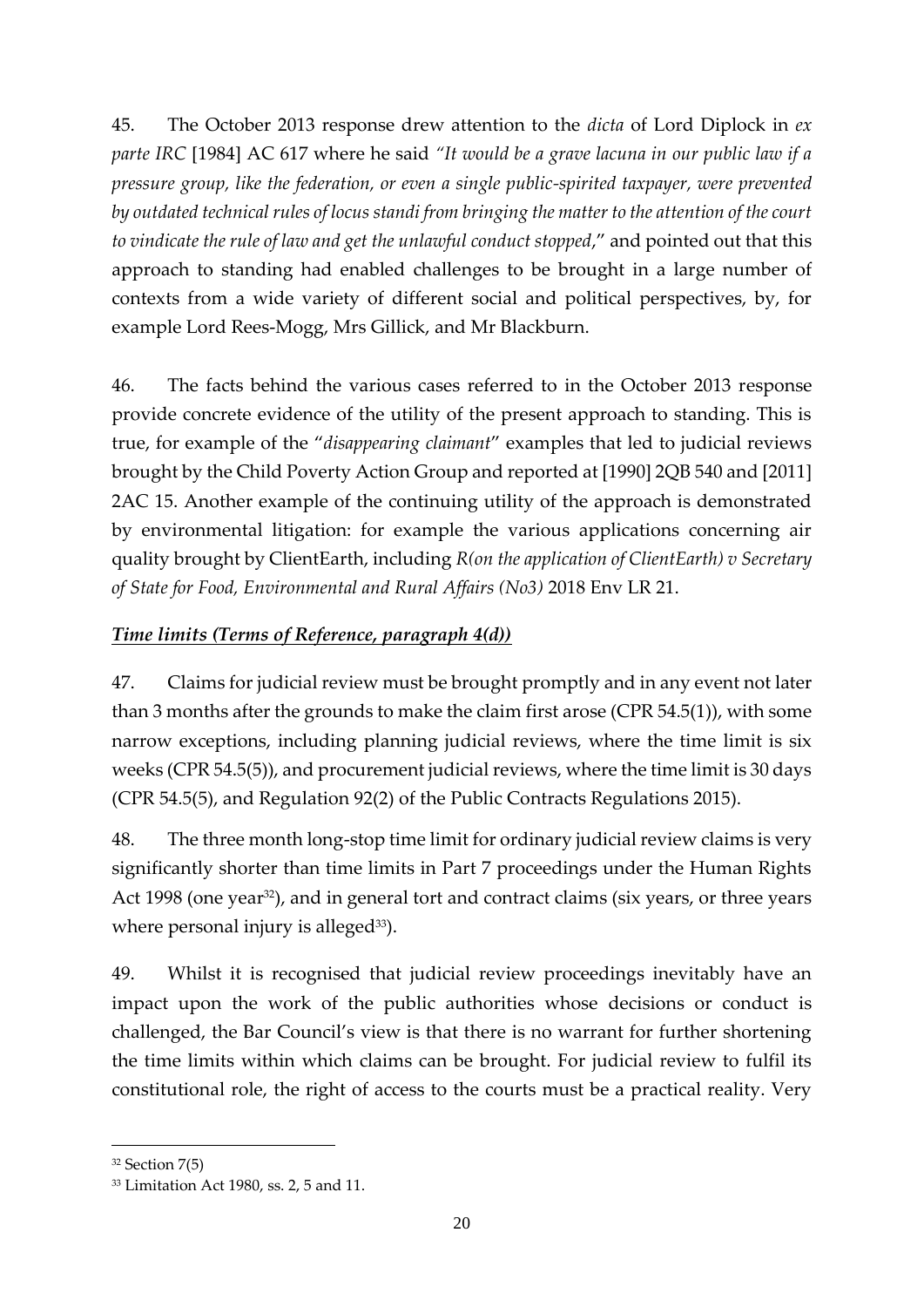many judicial review claims in areas including, but not limited to, education, healthcare, prisons, community care, mental health and immigration involve vulnerable individuals who may also have limited means and may not speak English as a first language, or at all. There are multiple practical hurdles involved in bringing a claim for judicial review. These may include locating a solicitor who can advise on and act in the claim, meeting with and giving instructions to the solicitor (particularly if the prospective claimant is detained, homeless or seriously unwell), securing public funding if available (or attempting to secure funding through other routes if it is not), and obtaining the relevant documents, before formulating the claim. Further, the Pre-Action Protocol for Judicial Review requires a claimant to write a letter before claim, giving the public authority time to respond (normally 14 days). There is nothing to be gained from imposing time limits which would preclude the use of or limit the efficacy of the Pre-Action Protocol or significantly restrict the possibility of a dispute being resolved before proceedings are issued. The Call for Evidence does not make a positive case that problems are caused by the current time limit. Any shortening of the time limit would both restrict access to justice and have the potentially unintended consequence of fewer cases settling pre-action, with a knock-on impact on both the level of costs incurred and the level of disruption caused by potential claims.

# *Are the rules regarding costs too lenient on unsuccessful parties or applied too leniently? Are costs proportionate? (Terms of Reference, paragraph 4(g), Questions 7 and 8)*

50. Recoverable costs are not too lenient on unsuccessful parties. The starting point in judicial review litigation in the Administrative Court is CPR Part 44. The general rule is that costs follow the event (44.2(a)) but, as in all civil litigation, the Court has a broad discretion  $(44.2(1))$ .<sup>34</sup> As a matter of practicality, costs will not be recoverable from legally aided claimants, but that is a facet of the legal aid regime, not a consequence of the system of judicial review. A successful defendant can recover its costs of preparing the Acknowledgment of Service and Summary Grounds of Defence, but cannot ordinarily recover the costs of appearing at an oral permission hearing (although the Court has a discretion to depart from this general rule and will do so where appropriate).<sup>35</sup> The higher courts have developed a fair and pragmatic approach to costs in cases that are compromised, as to which see *M v Croydon* [2012]

<sup>&</sup>lt;sup>34</sup> The Upper Tribunal has jurisdiction to make costs awards in judicial review claims: Tribunal Procedure (Upper Tribunal) Rules 2008, Rule 10(3).

<sup>35</sup> For a detailed account of the position, see *The Administrative Court Judicial Review Guide 2020*, Section 23.4, *Costs orders at the permission stage*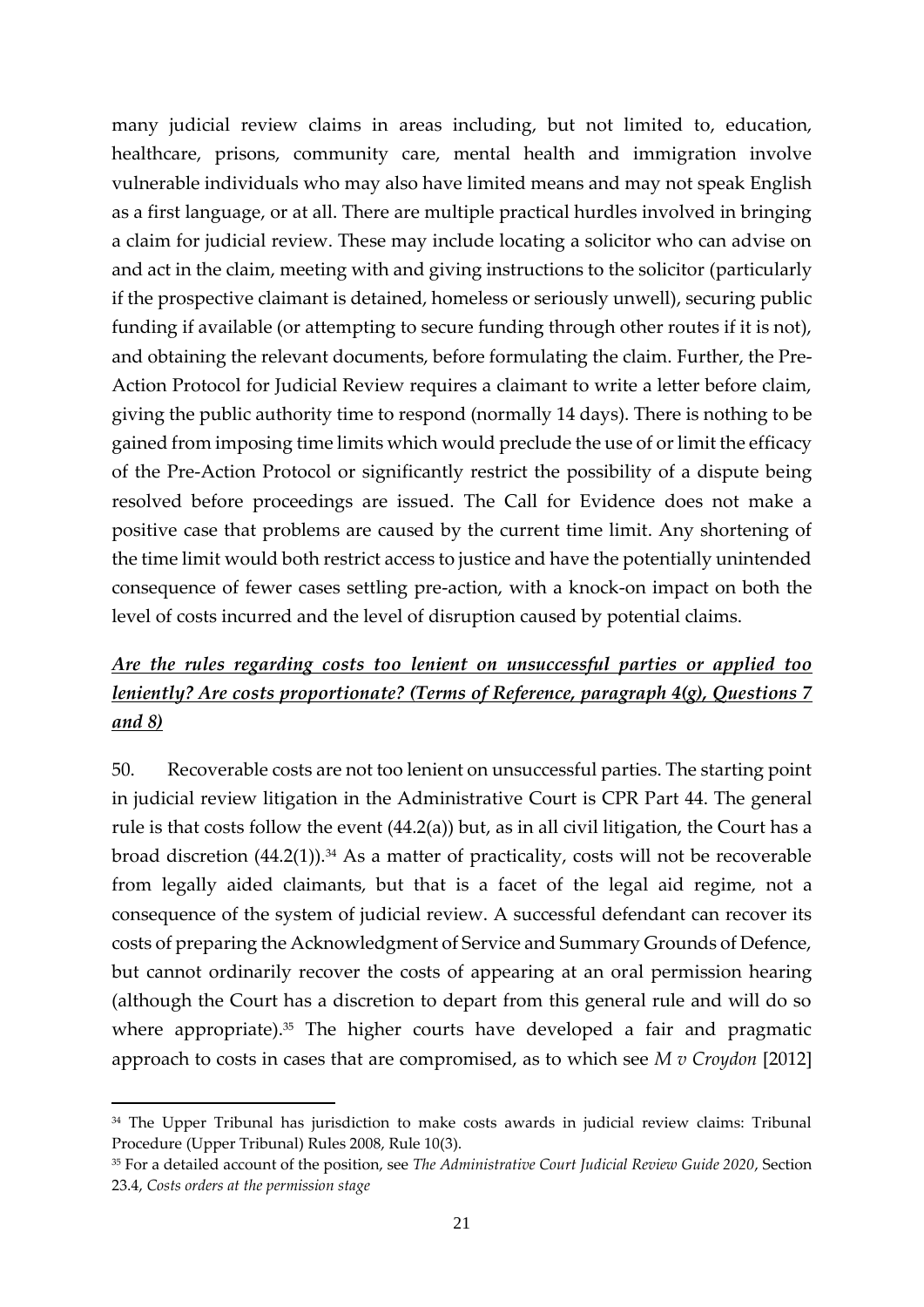EWCA Civ 595 at [59]-[63] and *The Administrative Court Judicial Review Guide 2020* at section 23.5 (*Costs when a claim has been settled*) and Annex 5 (*ACO Costs Guidance April 2016*).

51. The concept of protective costs orders ('PCOs') developed in the courts, with guidance given in cases such as *R (Corner House Research) v Secretary of State for Trade and Industry* [2005] EWCA Civ 192, [2005] 1 WLR 2600. PCOs were put on a statutory footing (now termed Costs Capping Orders, 'CCOs') by sections 88 to 90 of the Criminal Justice and Courts Act 2015, following consultation. The general effect of the codified CCO scheme is to define the circumstances in which an order will be made and to limit the costs that a party in whose favour a CCO is made can recover from its opponent. Section 88(3) of the 2015 Act imposes a significant limit on the potential scope of a CCO, providing that the court may make a Costs Capping Order only if leave to apply for judicial review has been granted.<sup>36</sup> In the view of the Bar Council, a mechanism for PCOs / CCOs is essential to ensure the right of citizens to hold the executive to account in the public interest. It is a proportionate mechanism to that end, and there are no grounds for further limiting or removing this important safeguard to the constitutional right of access to the Court.

52. As to proportionality more broadly, in the general run of cases in the Administrative Court a successful defendant will recover its costs, with those costs to be assessed on the standard basis. By CPR 44.3(2)(a), where the amount of costs is to be assessed on the standard basis, the court will "*only allow costs which are proportionate to the matters in issue.*" Proportionality is baked into the costs regime in the CPR so far as the payment of costs between parties is concerned.

# *How are unmeritorious claims currently treated? (Question 8)*

53. This question is addressed both as a matter of generality, and specifically in relation to costs. It is assumed that "*unmeritorious*" in this context means claims which are wholly lacking in merit, misconceived and/or abusive, and not merely claims which do not ultimately prosper.

54. The starting point, of course, is that there is a filter mechanism in the form of the permission stage: a claim will only be allowed to proceed to a substantive hearing if the court is satisfied that it is arguable. In this way, unmeritorious claims are stopped

<sup>&</sup>lt;sup>36</sup> This means that claimants litigate at risk until permission is granted, with potentially significant costs exposure if permission is refused. The risk is particularly acute if a rolled-up hearing is ordered, because the full costs of the substantive claim will be incurred on both sides before it is known whether permission will be given.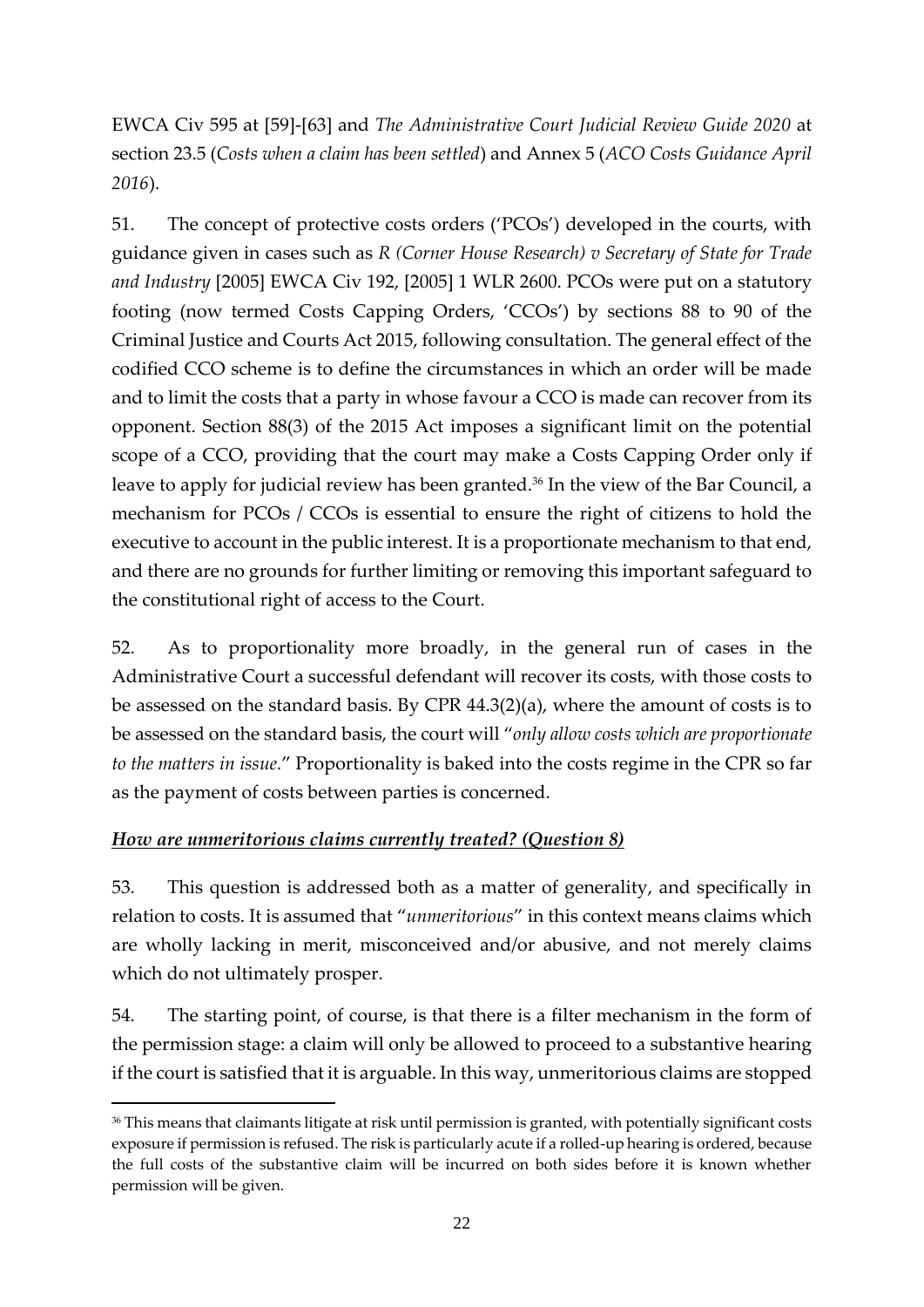in their tracks at a relatively early stage. Where a claim is recorded as being "*totally without merit*" the application for permission cannot be renewed to an oral hearing,<sup>37</sup> giving further teeth to the filter mechanism. In recent years, of those cases in which permission was refused on the papers in the Administrative Court and the application was renewed to an oral hearing, around 30% were granted permission to proceed. The grant rate at oral renewal in the UT has recently reached a similar level (see paragraph 40 above). This does not suggest a process that is subject to systemic abuse, or an unduly lax approach to unmeritorious cases.

55. There is a right of appeal to the Court of Appeal against a refusal of permission at an oral hearing (CPR 52.8(1)), and against a refusal of permission on the papers where a case is recorded as being totally without merit (CPR 52.8(2)). Such an application must be made within seven days (CPR 52.8(3), (4)). There is a right of appeal to the Court of Appeal against the refusal of permission to apply for judicial review in the Upper Tribunal.<sup>38</sup>

56. Where a claim is not merely unmeritorious but abusive, the Court and the Tribunal have a number of weapons in their arsenal. There is the general discretion in CPR Part 44 in relation to costs, permitting costs sanctions in an appropriate case (an order for costs to be paid on the indemnity basis, for example). The broad discretion afforded by Rule 10(3) of the Tribunal Procedure (Upper Tribunal) Rules 2008 clearly permits conduct to be taken into account in the Tribunal's approach to costs. Beyond that, there is scope for wasted costs orders to be made against representatives who behave improperly, unreasonably or negligently,<sup>39</sup> and for representatives who behave improperly to be reported to the relevant regulator. Given the perception which exists in some quarters about the prevalence of abusive last minute judicial review claims and the disruption they cause in the field of immigration law in particular, the Administrative Court's own guidance on this, as set out in *The Administrative Court Judicial Review Guide 2020*, section 16 warrants citation (footnotes omitted):

#### **16. Abuse of the Procedures for Urgent Consideration**

<sup>37</sup> CPR 54.12(7); Tribunal Procedure (Upper Tribunal) Rules 2008, Rule 30 (in relation to immigration judicial review proceedings). See further *R (Grace) v Secretary of State for the Home Department* [2014] WLR 3432 at [13] – [15] and [19].

<sup>38</sup> Tribunals, Courts and Enforcement Act 2007, section 13, Tribunal Procedure (Upper Tribunal) Rules 2008, Rule 44 and CPR 52.9

<sup>39</sup> CPR 46.8 and PD 46; Tribunals, Courts and Enforcement Act 2007, section 29(4).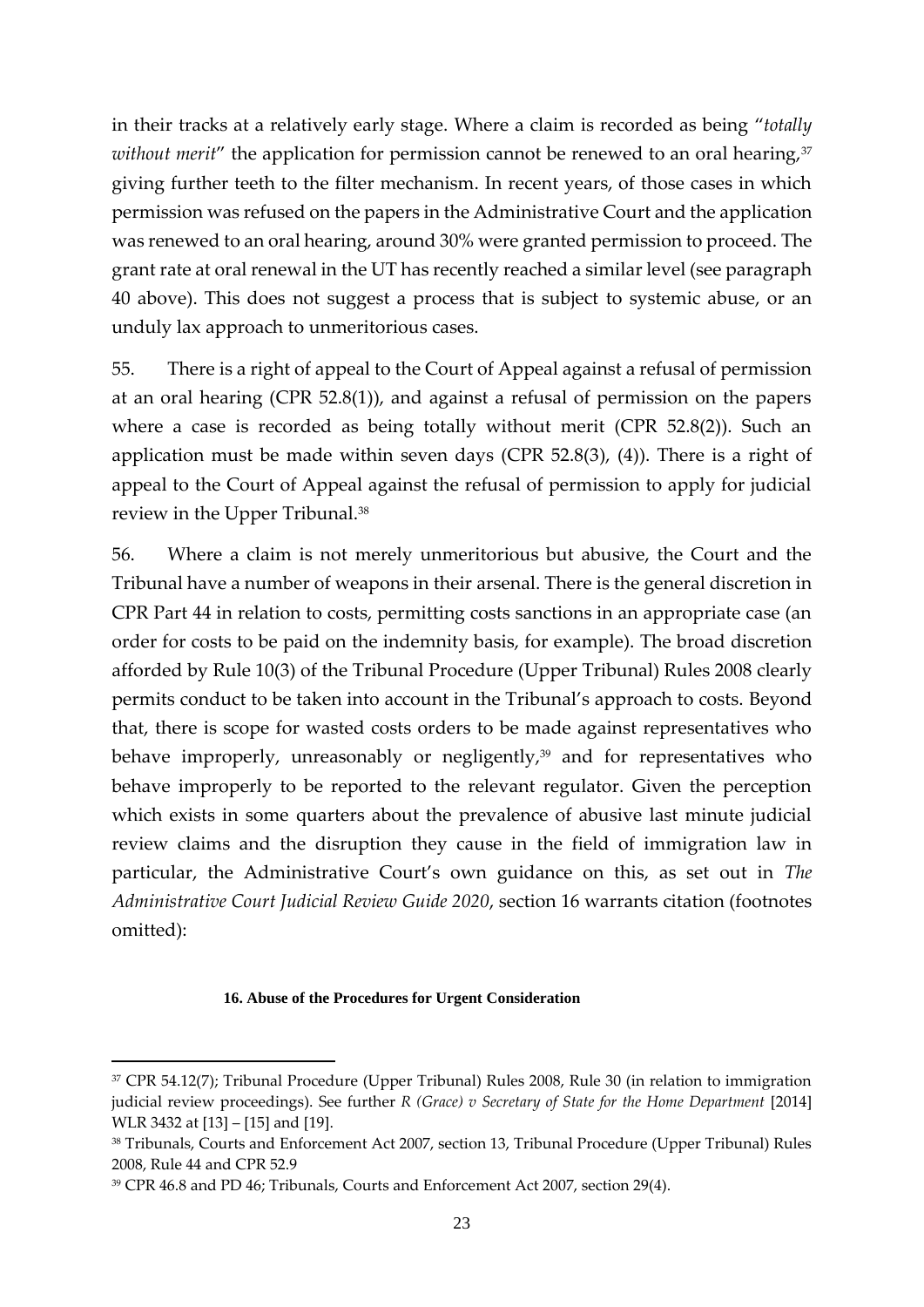16.1. Where an application for urgent consideration or an out of hours application is made which does not comply with this Guide and/or it is manifestly inappropriate, the Court may make a wasted costs order or some other adverse costs order … Professional representatives may be referred to the relevant professional regulator for consideration of disciplinary action for failure to comply with their professional obligations.

16.2. In *R (Hamid) v Secretary of State for the Home Department* [2012] EWHC 3070 (Admin) the Court held that where urgent applications are made improperly the Court may summon the legal representative to Court to explain his or her actions and would consider referring that person, or their supervising partner (if different) to the relevant regulator. Although concerns about the behaviour of legal representatives most often arise in the context of last-minute attempts to prevent a client's removal from the UK, the *Hamid* jurisdiction is not confined to that situation, nor is it confined to the situation in which the underlying claim is utterly without merit. It extends to all cases, not just immigration cases.

[…]

16.4. In *R (Sathivel) v Secretary of State for the Home Department* [2018] EWHC 913 (Admin), the Divisional Court reminded legal practitioners of the relevant standard of professional and ethical behaviour required of those conducting proceedings on behalf of clients in the field of immigration and asylum law:

(a) The duty owed by legal practitioners to the court is paramount.

(b) This duty includes an obligation on legal representatives to ensure that they are fully equipped with all relevant documentation before commencing proceedings or making applications.

(c) They must make real efforts to obtain documents from previously instructed solicitors.

(d) They must act candidly and bring to the attention of the court or tribunal gaps in the evidence.

57. The *Hamid* jurisdiction extends to the UT. That it operates as intended and has real force is amply demonstrated by the decision of Mr Justice Lane, President of the Immigration and Asylum Chamber of the UT, in *R (on the application of Shrestha and others) v Secretary of State for the Home Department (Hamid jurisdiction: nature and purposes)* [2018] UKUT 242 (IAC). In that case, a referral was made to the SRA for a full investigation. The referral in due course resulted in disciplinary action being taken by the SRA and a fine of £60,000 being imposed by the SDT (Case 12075-2020).

58. In short, it is the view of the Bar Council that the mechanisms which exist, from preventing unmeritorious claims from proceeding past the permission stage, at one end of the spectrum, to dealing firmly and proactively with abusive claims at the other, are fit for purpose. The right of appeal to the Court of Appeal is an important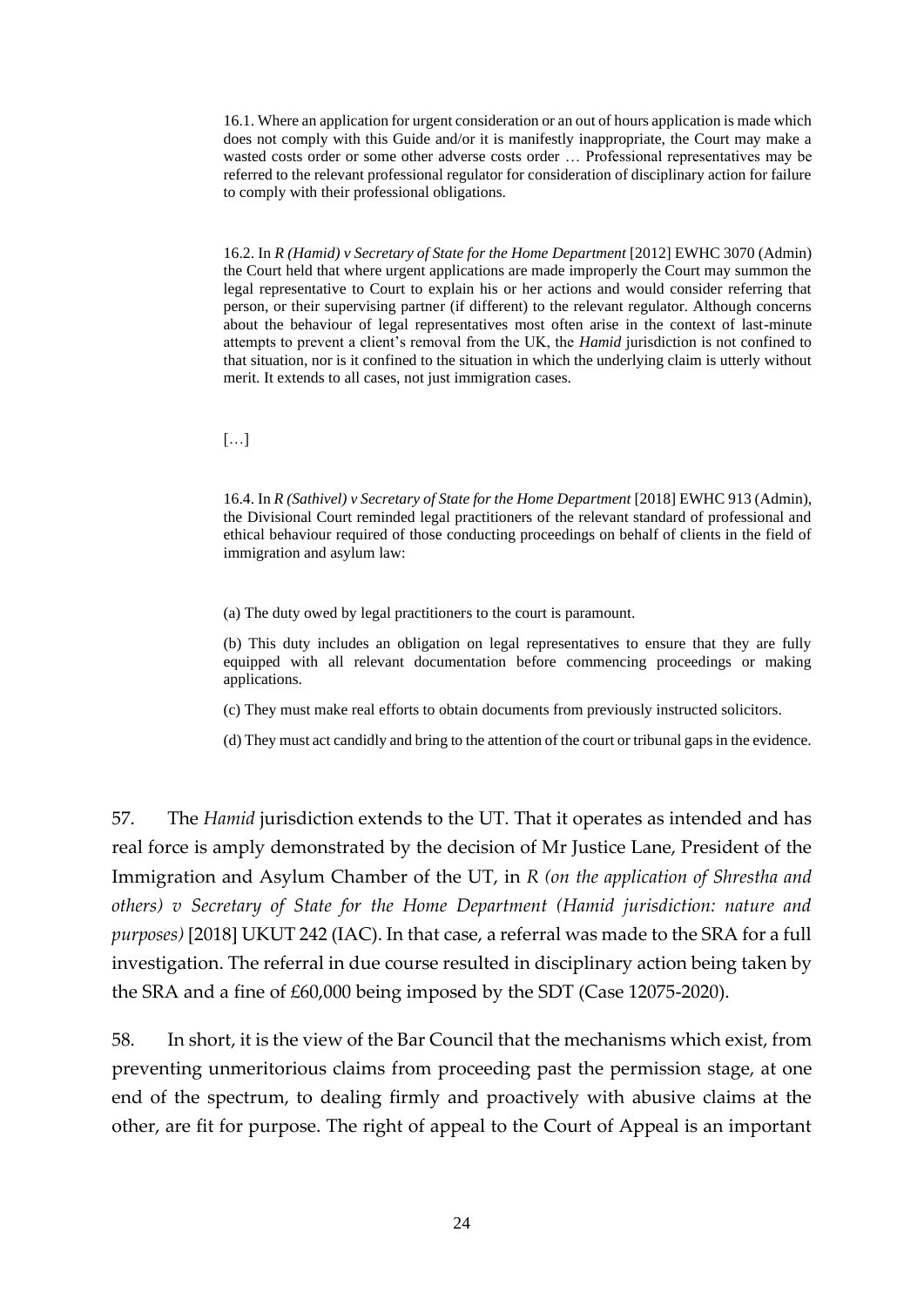safeguard in this context. There is no case for imposing further barriers to substantive consideration of a claim on merits grounds and/or the limitation of appeal rights.

# *Remedies too inflexible (Terms of Reference, paragraph 4(e), Question 9)*

59. The remedies available to the Court and the UT where an application for judicial review succeeds reflect the basic constitutional principle that it is for the decision maker to decide and for the court to audit the lawfulness of the decision but not to step into the shoes of the decision maker. Remedies in judicial review are discretionary and the innovations of section 84 of the Criminal Justice and Court Act 2015 ordinarily preclude the grant of a remedy where the outcome "*would not have been substantially different if the conduct complained of had not occurred*." The Courts have sufficient flexibility in relation to remedies. In the Bar Council's view there is no need for further innovation in this area.

60. Beyond those basic propositions, there is, as Bondy, Platt and Sunkin observe, "*a widely held and influential assumption that JR is unlikely to provide claimants with an*  effective route to tangible benefits even when their claim succeeds in court."<sup>40</sup> The limited nature of the remedies at the Court's disposal leads to the view that success in judicial review proceedings is a victory of form and not substance. The evidence discussed by Bondy, et al, strongly suggests that this assumption is misplaced. It is beyond the scope of this response to consider their analysis and the supporting evidence in detail, but we note that, from the sample of cases they were examining,<sup>41</sup> of those in which the claimant succeeded, 79% of claimants identified one or more "*tangible benefits*" flowing from the proceedings.<sup>42</sup> Interestingly, 40% of those whose claims were *dismissed* identified one or more tangible benefits. The paper analyses the nature of the benefits across various types of claim in detail. Their data did not support the view that, where a decision was quashed, it would be re-taken with the same result in the majority of cases.<sup>43</sup>

# *Disclosure / Candour (Terms of Reference, paragraph 4(a) and (b))*

<sup>40</sup> *The Value and Effects of Judicial Review*, Section 4, *The consequences of judicial review*.

<sup>&</sup>lt;sup>41</sup> The conclusions referred to in this paragraph were based on a dataset of 198 cases that had proceeded to a full hearing, where the solicitors acting for the claimants had completed questionnaires sent as part of the research; see the description of the "*claimant solicitor dataset*" in Section 1, under *Methods*.

<sup>42</sup> Defined as Provision / retention of service, Grant / retention of licence, Conferment / retention of status, Conferment / retention of state benefit, Compensation, Getting decision, Preventing closure of facility, Apology, or "Other"

<sup>43</sup> See Section 4, under *Tangible benefits when public bodies are required to reconsider their decisions or actions*, at page 33 and following.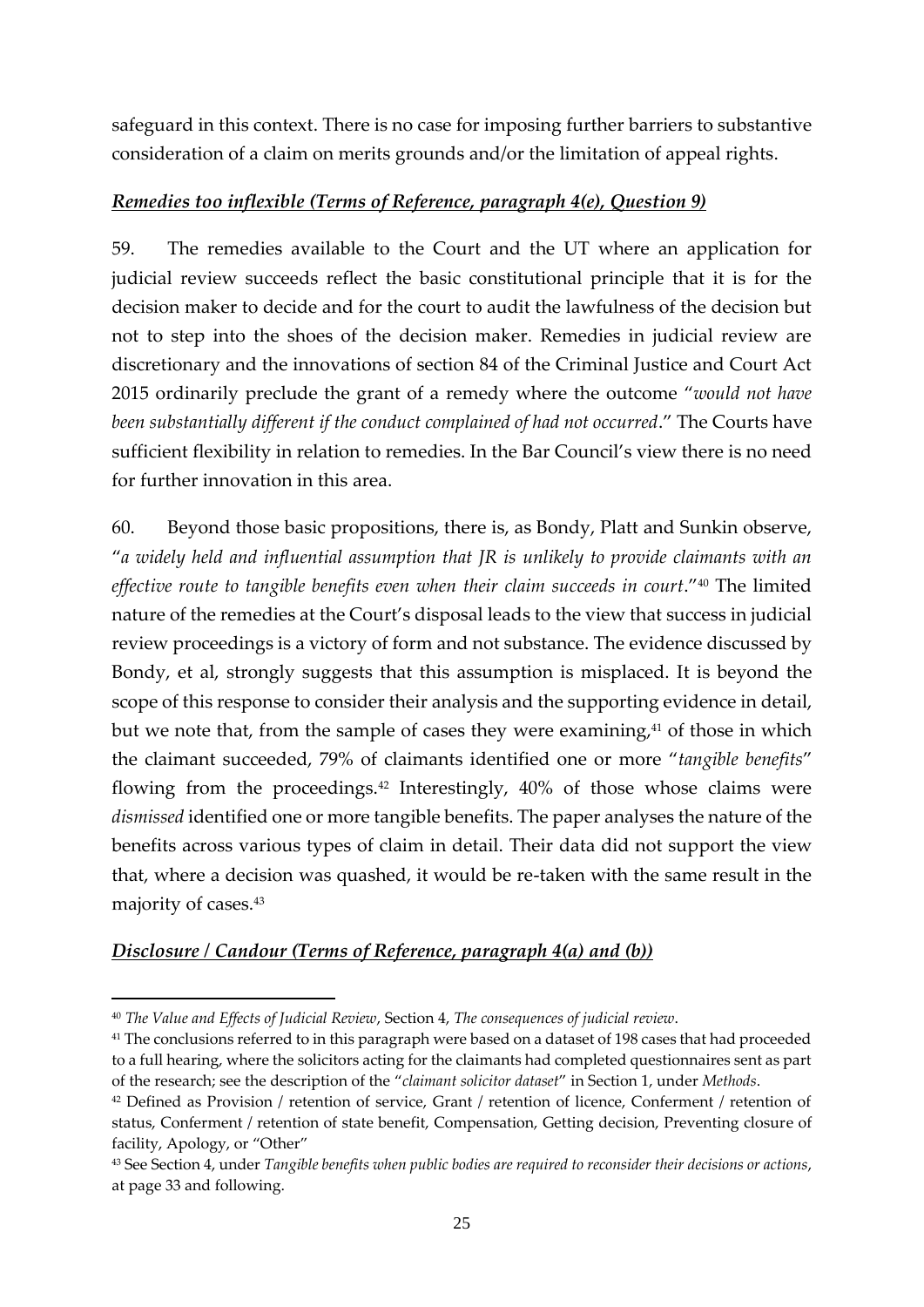# 61. In *R. (on the application of Hoareau) v Secretary of State for Foreign and Commonwealth Affairs* [2018] EWHC 1508 (Admin)<sup>44</sup>, the basis for the duty of candour was described in the following terms (with emphasis supplied):

The duty of candour and co-operation which falls on public authorities, in particular on HM Government, is to assist the court with full and accurate explanations of all the facts relevant to the issues which the court must decide. It would not, therefore, be appropriate, for example, for a defendant simply to off-load a huge amount of documentation on the claimant and ask it, as it were, to find the "needle in the haystack". It is the function of the public authority itself to draw the court's attention to relevant matters; as Mr Beal put it at the hearing before us, to identify "the good, the bad and the ugly". This is because the underlying principle is that public authorities are not engaged in ordinary litigation, trying to defend their own private interests. Rather, they are engaged in a common enterprise with the court to fulfil the public interest in upholding the rule of law.

62. For this reason, to the extent that the Terms of Reference suggest that obligations of disclosure or candour (absent specific orders from the Court, effectively the same thing in the present context) represent an inappropriate burden on public bodies in general and central government in particular, the Bar Council respectfully but firmly disagrees. No case for a specific carve out from these obligations in the context of challenges to "*policy decisions*" is advanced, and in the view of the Bar Council, there is no case for adopting a different approach in such cases. Moreover, any dilution or restriction of the duty of candour could, and very likely would, have potentially deleterious unintended consequences, including an increase in formal disclosure applications and, potentially, a decrease in cases settling or delaying the point at which settlement is achieved.

63. In *Streamlining Judicial Review in a Manner Consistent with the Rule of Law*<sup>45</sup> a 2014 publication of the Bingham Centre for the Rule of Law, two authors of which (Fordham J and Chamberlain J) are now on the High Court Bench, the following is said regarding disclosure and the duty of candour in judicial review proceedings:

> As Sir John Donaldson MR famously explained, judicial review is "a process which falls to be conducted with all the cards facing upwards on the table." [*R v Lancashire County Council, ex p Huddleston* [1986] 2 All ER 941 at 945.] The [Treasury Solicitor] Guidance describes that the duty of candour entails a duty of due diligence in searching for relevant documents. ["Guidance on Discharging the Duty of Candour and Disclosure in Judicial Review Proceedings", 2010, at section 3] Early candid disclosure of relevant documents respects the integrity of the legal process, allows an informed assessment of legal merits, promotes settlement, and avoids unnecessary costs. We think Form N462 could require legal representatives of defendants and interested parties – wherever resisting permission for judicial review – to certify compliance with the duty of candour, including the duty of due diligence. Where it is the case that the AOS

<sup>44</sup> Cited in De Smith, at 16-027

<sup>45</sup> M Fordham, M Chamberlain, I Steele & Z Al-Rikabi, *Streamlining Judicial Review in a Manner Consistent with the Rule of Law* (Bingham Centre Report 2014/01) , Bingham Centre for the Rule of Law, BIICL, London, February 2014.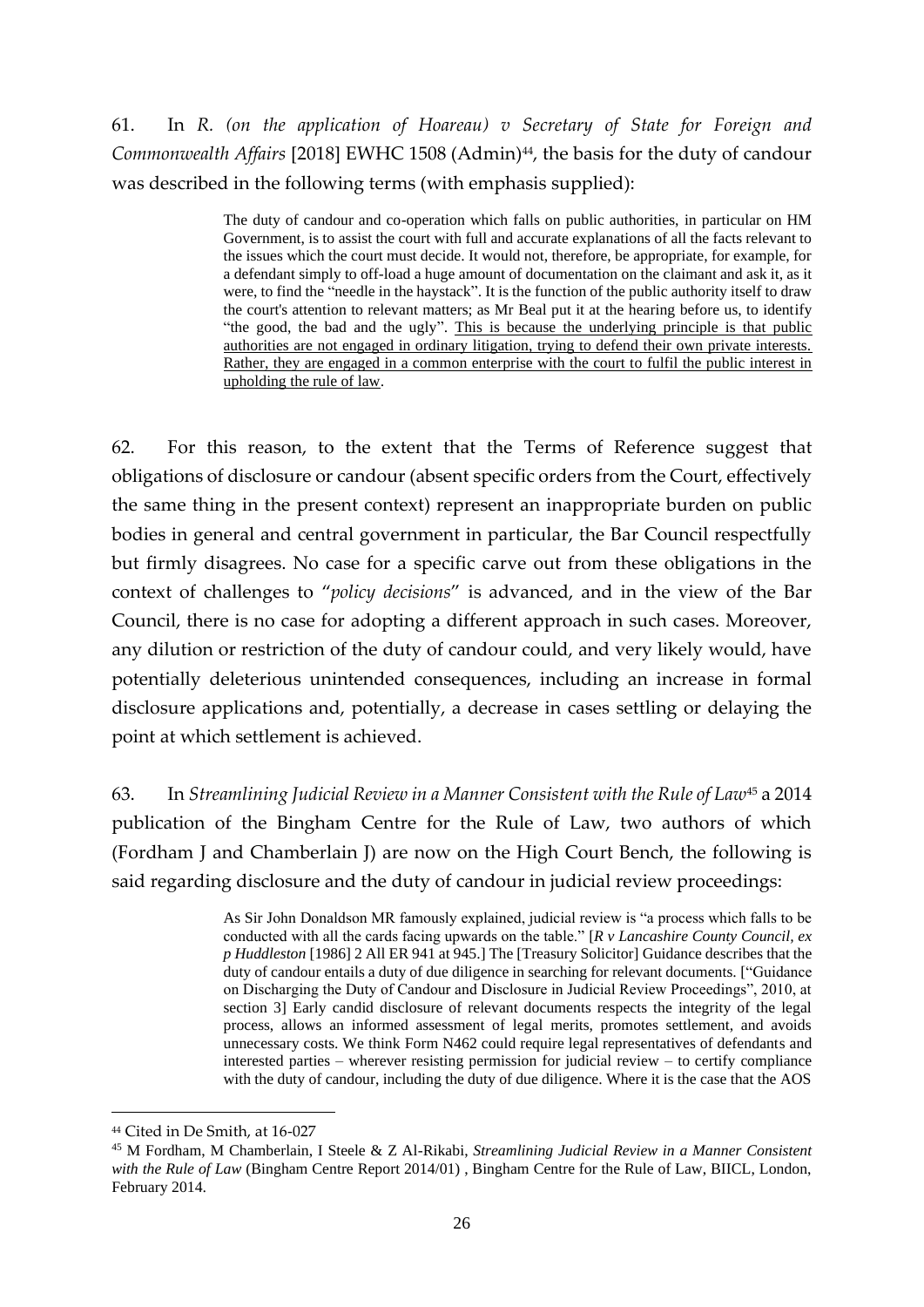is identifying some 'knock-out blow' which does not engage with questions of fact, so that evidential matters are not relevant, this could be explained in the summary grounds (permission points document) so that the basis for certification (or declining to provide it) is understood. Moreover, where evidence is disclosed with the Form N462 but could and should have been disclosed at the pre-action stage, courts could in an appropriate case in the exercise of their discretion and judgment disallow the costs of Form N462 even though permission is refused.

64. In the Bar Council's view, these are pragmatic and workable suggestions, and we commend them to the Panel.

# *Settlement (Questions 10 and 11)*

65. A significant proportion of judicial review claims settle prior to trial. How close to the date of trial varies significantly.

66. A public law QC practising across a range of areas states: "*JR cases of all kinds very often settle at all stages; (a) A significant number of cases which result in a PAP letter settle at that stage (albeit that varies according to the area – e..g the Home Office never settle JRs at that state); (b) A significant [number] of cases settle once the claim is lodge[d], prepermission; (c) A significant number of cases settle in the run up to an oral renewal hearing; [and] (d) A significant number of cases settle [once] permission is granted. I don't think the phenomenon of 'at the doors of the court' settlement is particularly common in JR generally, although it does happen. I think it is more common specifically in immigration detention,*  including both civil claims and JRs. I think it is generally a reflection of an intransigent *defendant*." The same barrister observed that "*Almost all the cases which settle at the doors of the court involve the Home Office, a lot of them detention*."

67. A barrister with a predominantly planning practice said they had "*many examples of planning judicial reviews settling shortly after permission has been granted and often before, although not usually at the door of the substantive hearing*." Another barrister with a broad-based public law practice (including planning and environmental work) noted that settlement "*doesn't happen much in my practice in the courts outside of immigration*." A barrister practicing in revenue law said: "*In my own experience, many unmeritorious JR claims fail at the permission stage (in the context of which I have usually been acting for HMRC). Acting for taxpayers, in my experience, only the most egregious decisions have been challenged by JR (where there is no other remedy) and generally, HMRC have conceded the claim at the pre-action stage: which makes the case for JR and its pre-action protocol to help prevent the kind of bad decision making it is designed to stop*."

68. A QC with a broad public law practice, formerly on the Attorney General's panel of counsel, said: "*Most claims which settle at the door of the court do so because of*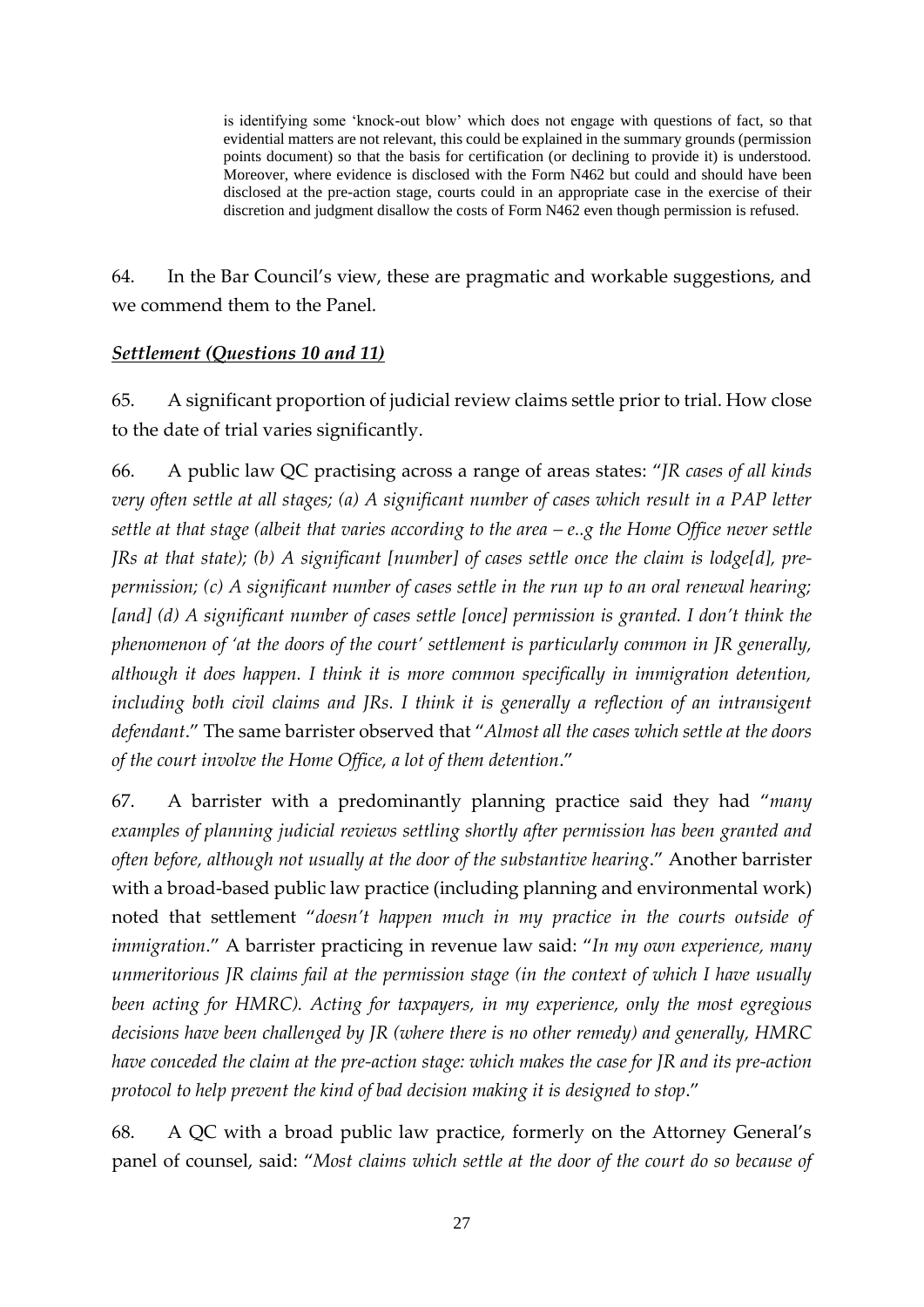*recalcitrance. A significant issue is that public authorities and government departments, because the issue of 'costs' is not as live and because of concerns about conceding, often only do so at the door of the court. If prompt and careful advice were both taken and accepted, then fewer cases would fight*." Or, indeed, settle at the door of the court.

69. These observations, which broadly reflect the experience of the public law barristers on the Bar Council's Law Reform Committee, suggest that, in many cases, focussed engagement by a defendant public body at the pre-action stage or, at the very least, pre-permission, is the key to avoiding the need for a judicial review claim to proceed. Claimants can, of course, endeavour to comply fully with the Pre-Action Protocol to maximise a defendant's opportunity to do this but, ultimately, assuming a meritorious claim, if a case is to settle, the onus is on the defendant to make the necessary concessions. Even in the case of an unmeritorious claim, a defendant that engages thoroughly at an early stage has better prospects of persuading a claimant to abandon a prospective claim before significant work has been done and costs incurred.

70. These are ultimately questions of institutional culture rather than of substantive or procedural law. The critical point that emerges from experience in practice is that early engagement with the substance of a (potential) claim by a defendant public body, including taking early legal advice, is key to the swift resolution of disputes and minimising the costs of judicial review litigation.

# *ADR (Question 12)*

71. Given the issues at play in judicial review litigation, ADR has a less obvious role than in other areas of practice. The issues are very often binary – the conduct or decision in issue is either lawful or it is not – such that the scope for parties to reach a compromise position is limited. The QC whose comments on settlement are noted at paragraph 66 above observed, "*I doubt whether ADR would achieve a great deal. It is only likely to be much use, given the timescales, between permission and full hearing, and … a significant number of cases already settle at that stage*."

72. Nevertheless, ADR can be effective in some judicial review contexts and its use in appropriate cases should be encouraged. Anecdotally, ADR appears to be fruitful where the claim arises in the context of a broader dispute or ongoing relationship, such that there is room for compromise and negotiation on matters going beyond the immediate subject matter of the claim. Thus:

> a. The QC whose comments on settlement are noted at paragraph 68 above said: "*I did a mediation three weeks ago about a community care JR which*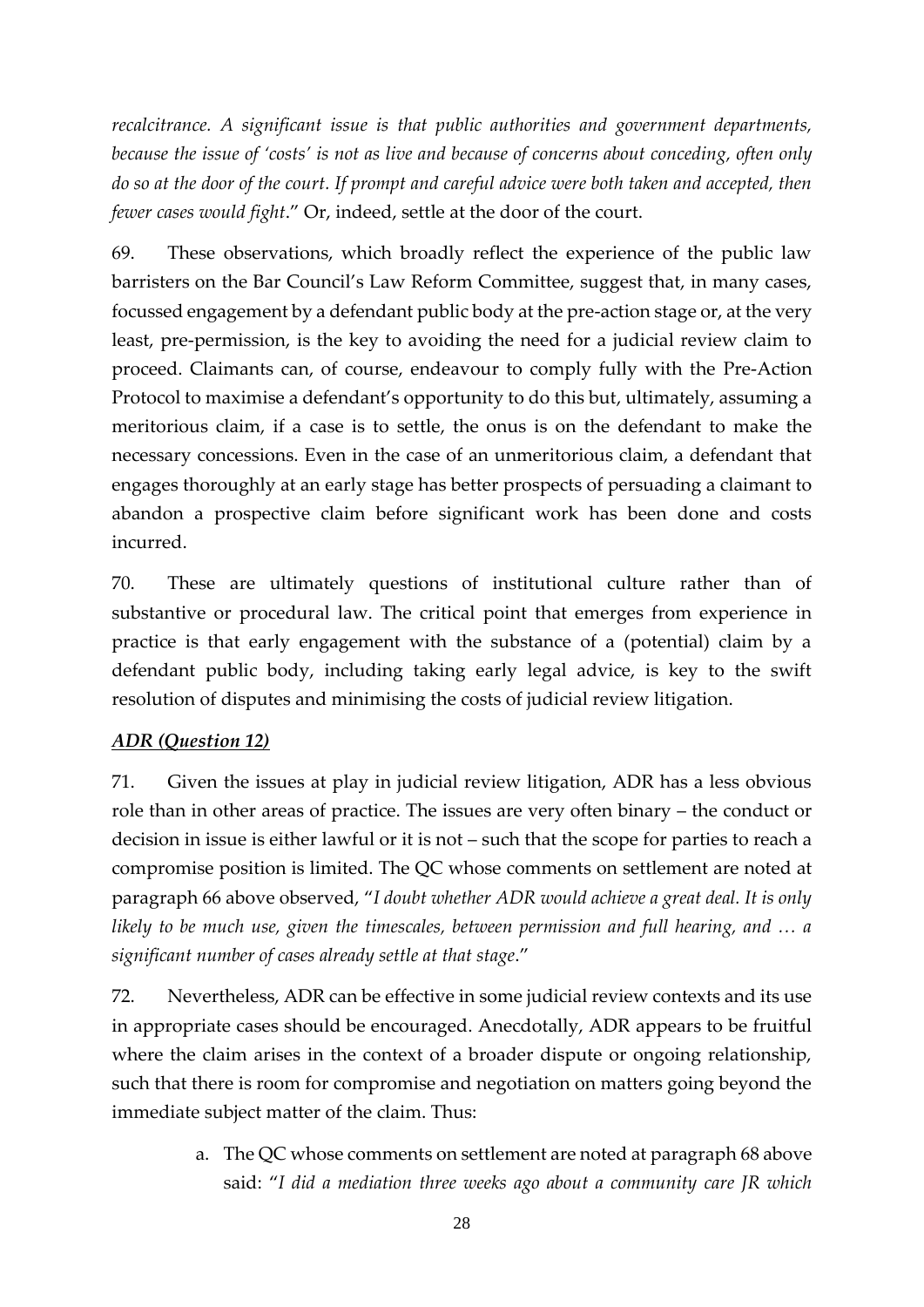*managed to settle. I have done a few of these, and find that they are useful for cases where (a) there is a continuing relationship required (b) there are a number of issues - some legal, some not[, and] (c) there is some wriggle room on both sides for compromise. The vast majority of public law work related to health, [community] care, incapacity etc settles at pre action or just after issue - it is very rare to get to a final hearing. The courts have sought to use mediation in a number of these sorts of [JRs] over the years, and they can and do work. Usually this is because the real problem is not the law, but the dysfunctional relationship between client and organisation. JRs in these cases are always the last resort after usually, many years of complaints and concerns, so by the time you get to issuing, relationships are usually fairly toxic. I've been paid by the LAA to act as a mediator in these cases: it is not necessarily cheaper than a day in court in fact it can cost more, but it usually means you get a settlement that has some prospect of sticking - and as there are usually apologies, grovelling etc it can make things better (sometimes)*."

- b. The second of the barristers whose comments are noted in paragraph 67 above stated: "*I have a planning case currently which is on its 4th or perhaps 5 th extension of time as productive discussions continue between principals. I am not a principal in those discussions but I believe it is likely that will resolve to an application for planning permission on a different scheme to the LPA*." The same barrister referred to another case in which a mediator had been engaged: "*ADR was successfully used to engage the claimants in the complexity of what it was they were challenging and why the short term outcome they strongly disliked, really was the best short term solution; and that if they continued with their challenge the short term outcome they objected too would simply have to continue for longer, whereas by engaging towards a better long term outcome constructively the likely long term outcome would be acceptable to them, they would be more involved in the process, and it would be delivered sooner; and … in due course they withdrew their claim*." They also noted that they had never had a request for a pause in proceedings for ADR refused, suggesting a supportive position on the part of the courts.
- c. Another barrister referred to having been instructed by a local authority some years ago "*to 'mediate' away a proposed JR claim to be brought by a group who wanted to be designated a neighbourhood forum in the Neighbourhood Plan process. It worked to get everyone around the table and*